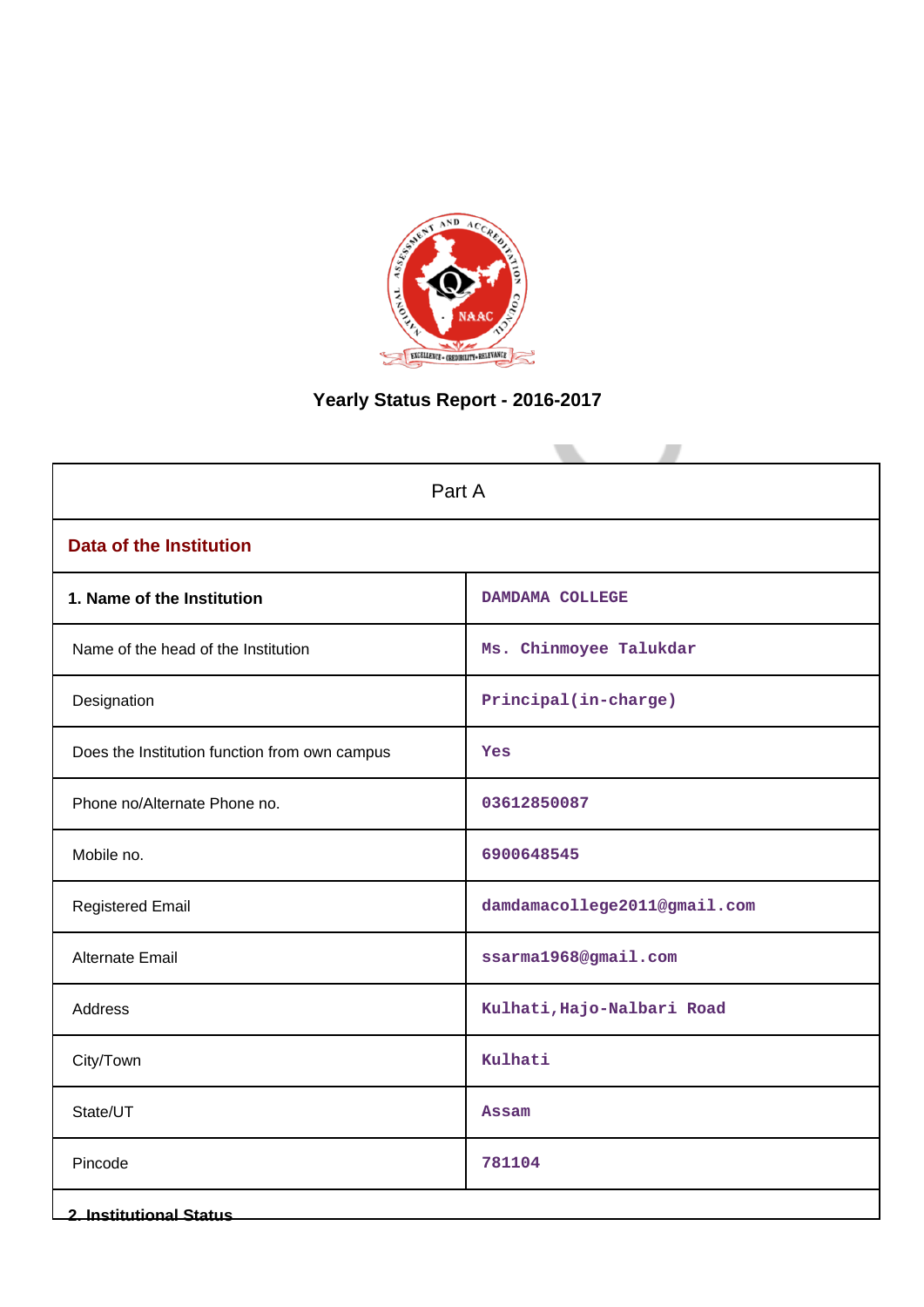| Affiliated / Constituent               | Affiliated                   |
|----------------------------------------|------------------------------|
| Type of Institution                    | Co-education                 |
| Location                               | Rural                        |
| <b>Financial Status</b>                | state                        |
| Name of the IQAC co-ordinator/Director | Sri Gopal Chandra Barman     |
| Phone no/Alternate Phone no.           | 03612850087                  |
| Mobile no.                             | 8474892614                   |
| <b>Registered Email</b>                | damdamacollege2011@gmail.com |
| <b>Alternate Email</b>                 | iqac78@gmail.com             |
| 3. Website Address                     |                              |
|                                        |                              |

| Web-link of the AQAR: (Previous Academic Year)                           | http://damdamacollege.edu.in/wp-cont<br>ent/uploads/2021/08/AOAR-2016-2017.pdf    |
|--------------------------------------------------------------------------|-----------------------------------------------------------------------------------|
| 4. Whether Academic Calendar prepared during<br>the year                 | Yes                                                                               |
| if yes, whether it is uploaded in the institutional website:<br>Weblink: | http://damdamacollege.edu.in/wp-content<br>/uploads/2021/08/Academic-Calendar.pdf |

## **5. Accrediation Details**

| Cycle | Grade | <b>CGPA</b> | Year of      | Validitv    |             |
|-------|-------|-------------|--------------|-------------|-------------|
|       |       |             | Accrediation | Period From | Period To   |
|       |       | 73.95       | 2006         | 21-May-2005 | 21-May-2011 |

**6. Date of Establishment of IQAC** 10-Feb-2016

## **7. Internal Quality Assurance System**

| Quality initiatives by IQAC during the year for promoting quality culture |                   |                                       |
|---------------------------------------------------------------------------|-------------------|---------------------------------------|
| Item / Title of the quality initiative by<br>IQAC.                        | Date & Duration   | Number of participants/ beneficiaries |
| Meeting of the IQAC with<br>Faculties                                     | $02 - Aug - 2016$ |                                       |
| Meeting of the IQAC with                                                  | $04 - Mar - 2017$ |                                       |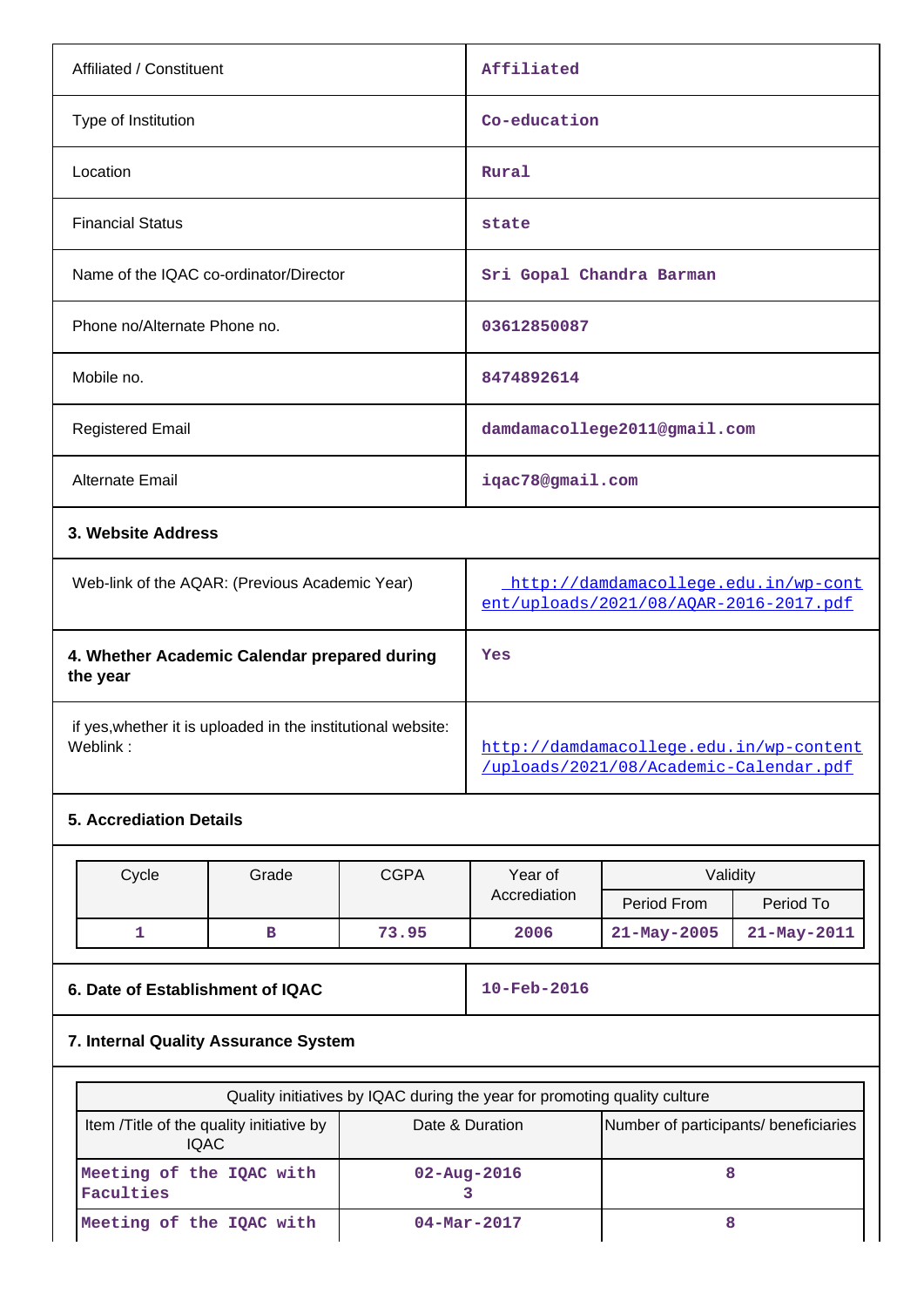| Faculties                                |                          |  |  |
|------------------------------------------|--------------------------|--|--|
| Meeting of the IQAC with<br>Non-Teaching | $26 - \text{Aug} - 2017$ |  |  |
| View File                                |                          |  |  |

**8. Provide the list of funds by Central/ State Government- UGC/CSIR/DST/DBT/ICMR/TEQIP/World**

|                                                                                                                    | o. Provide the list of funds by Gentral/ State Government- OGC/GSIR/DST/DBT/IGMR/TEQIP/WOHQ<br><b>Bank/CPE of UGC etc.</b> |            |  |                       |                                |             |
|--------------------------------------------------------------------------------------------------------------------|----------------------------------------------------------------------------------------------------------------------------|------------|--|-----------------------|--------------------------------|-------------|
|                                                                                                                    | Institution/Departmen<br>t/Faculty                                                                                         | Scheme     |  | <b>Funding Agency</b> | Year of award with<br>duration | Amount      |
|                                                                                                                    | Nil                                                                                                                        | Nil        |  | Nil                   | 2017<br>0                      | $\mathbf 0$ |
|                                                                                                                    |                                                                                                                            |            |  | View File             |                                |             |
| 9. Whether composition of IQAC as per latest<br>Yes<br><b>NAAC</b> guidelines:                                     |                                                                                                                            |            |  |                       |                                |             |
| Upload latest notification of formation of IQAC                                                                    |                                                                                                                            | View File  |  |                       |                                |             |
| 10. Number of IQAC meetings held during the<br>year :                                                              |                                                                                                                            | 3          |  |                       |                                |             |
| The minutes of IQAC meeting and compliances to the<br>decisions have been uploaded on the institutional<br>website |                                                                                                                            | <b>Yes</b> |  |                       |                                |             |
| Upload the minutes of meeting and action taken report                                                              |                                                                                                                            | View File  |  |                       |                                |             |
| 11. Whether IQAC received funding from any of<br>the funding agency to support its activities<br>during the year?  |                                                                                                                            | <b>No</b>  |  |                       |                                |             |

## **12. Significant contributions made by IQAC during the current year(maximum five bullets)**

**• Arrange for the appointment of a permanent Principal. • Plan for the utilization of Government of Assam's funds towards infrastructure development. • Initiate to organize more workshops, seminars as part of academic exercise. • To make students and faculties more health conscious. • Initiated steps toward office automation**

## [View File](https://assessmentonline.naac.gov.in/public/Postacc/Contribution/13124_Contribution.xlsx)

**13. Plan of action chalked out by the IQAC in the beginning of the academic year towards Quality Enhancement and outcome achieved by the end of the academic year**

| Plan of Action                      | Achivements/Outcomes                  |
|-------------------------------------|---------------------------------------|
| To make students and faculties more | Conducted various outreach programs   |
| health conscious                    | like ' Swach Bharat Aviyan,' ' Health |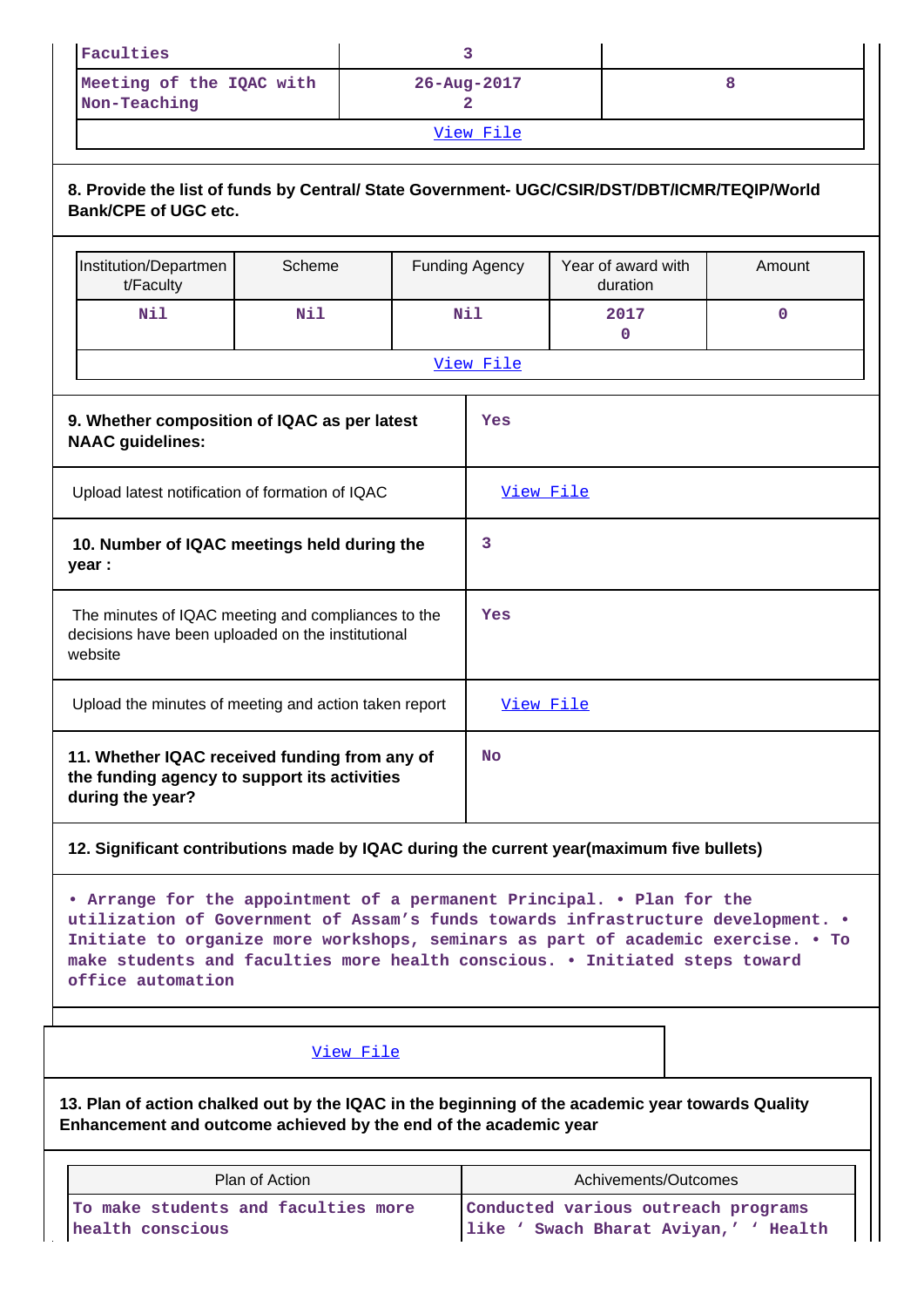|                                                                                                                      | Campus,' 'Yoga Training Camps' etc was<br>organized                                                                                                                                                                                                                                                                  |
|----------------------------------------------------------------------------------------------------------------------|----------------------------------------------------------------------------------------------------------------------------------------------------------------------------------------------------------------------------------------------------------------------------------------------------------------------|
| Education tours for students                                                                                         | Education tours for students                                                                                                                                                                                                                                                                                         |
| To ensure that no ragging takes place<br>in the campus                                                               | Awareness campaigns and posters on anti-<br>ragging measures were displayed through<br>the campus                                                                                                                                                                                                                    |
| To utilize the Government of Assam<br>Grant towards infrastructure<br>development                                    | The grant of rupees one crores was used<br>to construct new RCC buildings, digital<br>classrooms and a digital library for<br>the college                                                                                                                                                                            |
| To appoint a permanent Principal for<br>the College                                                                  | A permanent Principal was appointed for<br>the College. Dr. Suranjan Sarma joined<br>Damdama College on 06.10.2017                                                                                                                                                                                                   |
|                                                                                                                      | View File                                                                                                                                                                                                                                                                                                            |
| 14. Whether AQAR was placed before statutory<br>body?                                                                | Yes                                                                                                                                                                                                                                                                                                                  |
| Name of Statutory Body                                                                                               | <b>Meeting Date</b>                                                                                                                                                                                                                                                                                                  |
| Governing Body, Damdama College                                                                                      | $10 - Jun - 2017$                                                                                                                                                                                                                                                                                                    |
| 15. Whether NAAC/or any other accredited<br>body(s) visited IQAC or interacted with it to<br>assess the functioning? | No                                                                                                                                                                                                                                                                                                                   |
| 16. Whether institutional data submitted to<br>AISHE:                                                                | Yes                                                                                                                                                                                                                                                                                                                  |
| Year of Submission                                                                                                   | 2017                                                                                                                                                                                                                                                                                                                 |
| Date of Submission                                                                                                   | 18-Apr-2017                                                                                                                                                                                                                                                                                                          |
| 17. Does the Institution have Management<br><b>Information System?</b>                                               | Yes                                                                                                                                                                                                                                                                                                                  |
| If yes, give a brief descripiton and a list of modules<br>currently operational (maximum 500 words)                  | The College has a Management<br>Information System (MIS) and this<br>comprises of the following modules. 1.<br>FIN Assam, with the following features<br>Salary Disbursement 2. Salary<br>Statement. 3. Library management<br>software . SOUL 2.0: Book Issue and<br>Return .<br>INFLIBNETNLIST(EBooks/EJournals) 4. |
|                                                                                                                      | Teachers attendance are electronically<br>recorded and reproduced on demand.                                                                                                                                                                                                                                         |

## **CRITERION I – CURRICULAR ASPECTS**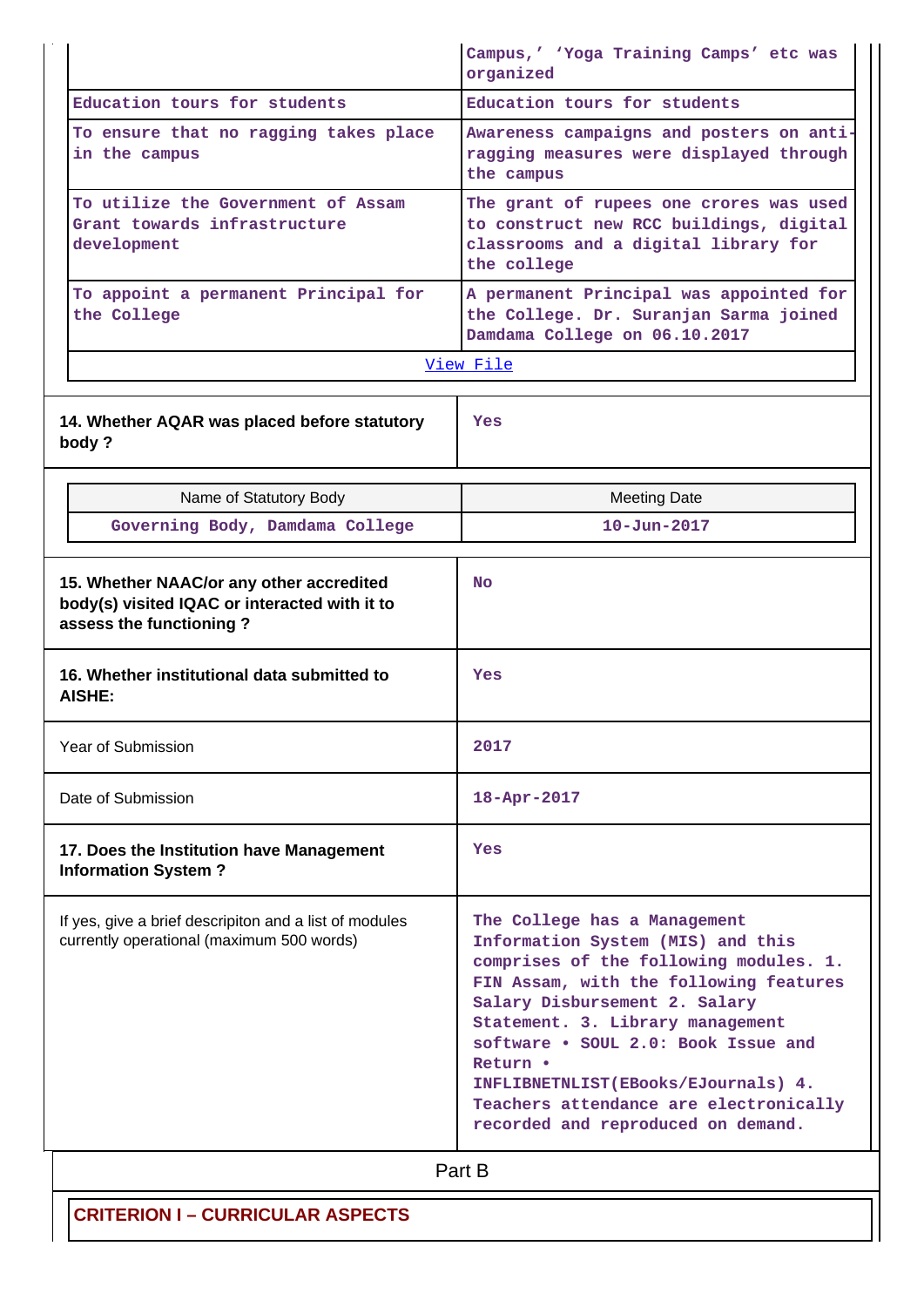### **1.1 – Curriculum Planning and Implementation**

 1.1.1 – Institution has the mechanism for well planned curriculum delivery and documentation. Explain in 500 words

 **The University of Gauhati, Assam designs and conceptualizes various curriculum aspects to be implemented in the classroom. Damdama College also follows the guidance of the Gauhati University in such matters. Though the college has been registered with the 2f and 12B scheme of UGC, it has not received any funds from any central agency. Most of the classrooms here depend the chalk and duster method. Nonetheless, the faculties use magazines, journals and newspapers to aid in teaching. With 3G internet connectivity, faculties appraise students of various news and other items available electronically. The College has an Academic Committee, comprising of the HOD's to look after curriculum requirements. To achieve better students output in examinations, faculties evaluate students periodically through written tests and oral presentations/assignments and projects. Group discussions among students are encouraged to enable learners learn better and understand each other's weakness and strengths.**

 1.1.2 – Certificate/ Diploma Courses introduced during the academic year Certificate Diploma Courses Dates of Introduction Duration Focus on employ ability/entreprene urship **Skill** Development  **Nil Nil Nil 0 NA NA 1.2 – Academic Flexibility** 1.2.1 – New programmes/courses introduced during the academic year Programme/Course **Programme Specialization** Programme Specialization **Programme** Dates of Introduction  **Nill NIL Nill** [View File](https://assessmentonline.naac.gov.in/public/Postacc/Program_introduced/13124_Program_introduced_1629989200.xlsx) 1.2.2 – Programmes in which Choice Based Credit System (CBCS)/Elective course system implemented at the

affiliated Colleges (if applicable) during the academic year.

|      | Name of programmes adopting<br>CBCS                                                                                                                                                                                                                                                                  | Programme Specialization | Date of implementation of<br><b>CBCS/Elective Course System</b> |  |  |
|------|------------------------------------------------------------------------------------------------------------------------------------------------------------------------------------------------------------------------------------------------------------------------------------------------------|--------------------------|-----------------------------------------------------------------|--|--|
| Nill |                                                                                                                                                                                                                                                                                                      | <b>NA</b>                | Nill                                                            |  |  |
|      | $\overline{A}$ and $\overline{A}$ are considered to $\overline{A}$ and $\overline{B}$ are $\overline{A}$ and $\overline{A}$ are considered to the constant $\overline{A}$ and $\overline{A}$ are considered to $\overline{A}$ and $\overline{A}$ are considered to $\overline{A}$ and $\overline{A}$ |                          |                                                                 |  |  |

1.2.3 – Students enrolled in Certificate/ Diploma Courses introduced during the year

|                    | Certificate | Diploma Course |
|--------------------|-------------|----------------|
| Number of Students |             | Ni.            |
|                    |             |                |

## **1.3 – Curriculum Enrichment**

1.3.1 – Value-added courses imparting transferable and life skills offered during the year

| Value Added Courses                                              | Date of Introduction     | <b>Number of Students Enrolled</b>                           |  |  |
|------------------------------------------------------------------|--------------------------|--------------------------------------------------------------|--|--|
| Nill<br>Nil                                                      |                          | Nill                                                         |  |  |
|                                                                  | View File                |                                                              |  |  |
| 1.3.2 – Field Projects / Internships under taken during the year |                          |                                                              |  |  |
| Project/Programme Title                                          | Programme Specialization | No. of students enrolled for Field<br>Projects / Internships |  |  |
| <b>BA</b>                                                        | <b>Education Majors</b>  | 25                                                           |  |  |
| View File                                                        |                          |                                                              |  |  |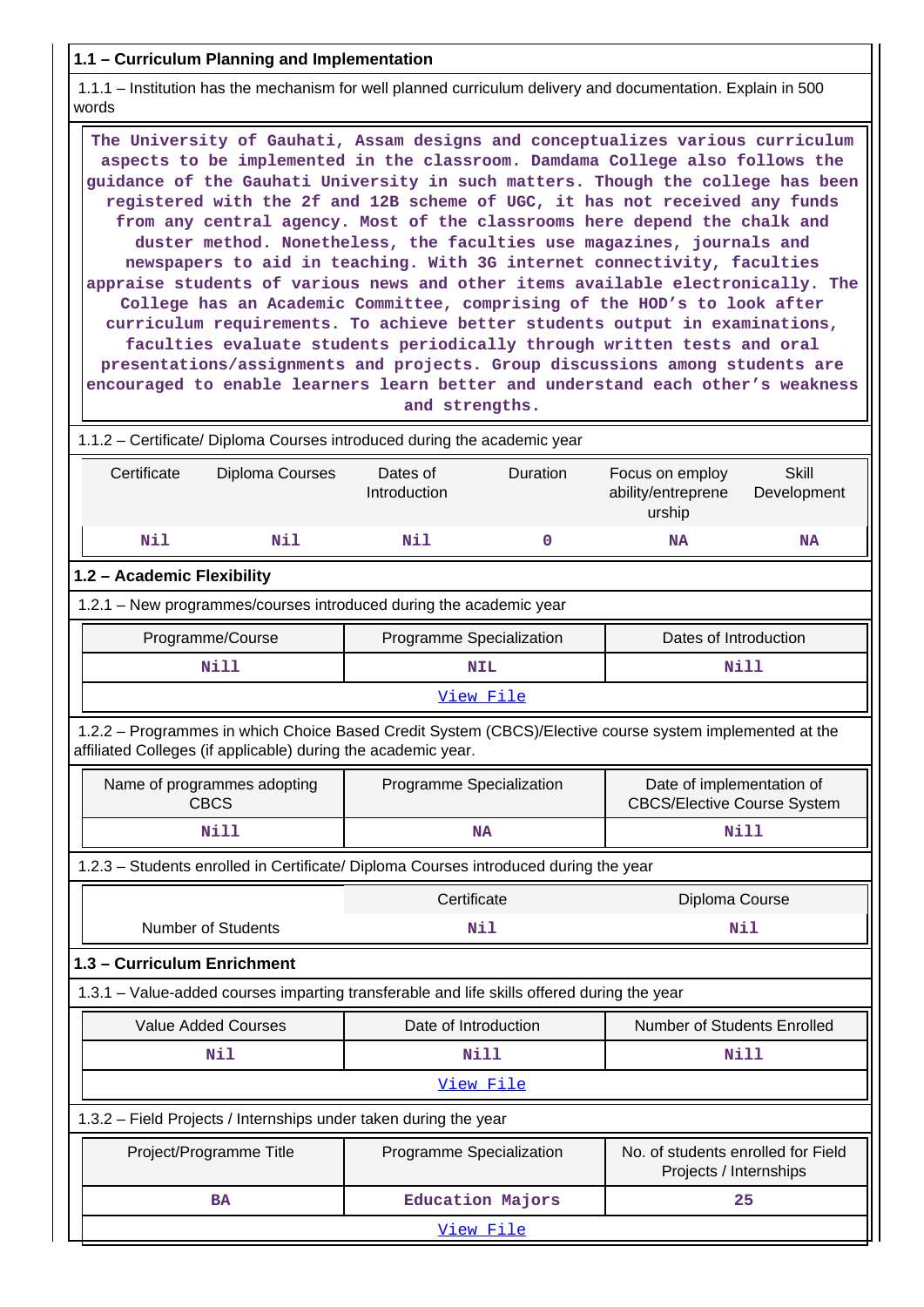| 1.4 - Feedback System                                                                                                                                     |                                                                                                                                                                                                                    |  |                                                              |                                                                                                                   |  |                                                                              |  |                                                             |  |  |
|-----------------------------------------------------------------------------------------------------------------------------------------------------------|--------------------------------------------------------------------------------------------------------------------------------------------------------------------------------------------------------------------|--|--------------------------------------------------------------|-------------------------------------------------------------------------------------------------------------------|--|------------------------------------------------------------------------------|--|-------------------------------------------------------------|--|--|
| 1.4.1 - Whether structured feedback received from all the stakeholders.                                                                                   |                                                                                                                                                                                                                    |  |                                                              |                                                                                                                   |  |                                                                              |  |                                                             |  |  |
| <b>Students</b>                                                                                                                                           |                                                                                                                                                                                                                    |  |                                                              |                                                                                                                   |  | <b>No</b>                                                                    |  |                                                             |  |  |
| <b>Teachers</b>                                                                                                                                           |                                                                                                                                                                                                                    |  |                                                              |                                                                                                                   |  | No                                                                           |  |                                                             |  |  |
| Employers                                                                                                                                                 |                                                                                                                                                                                                                    |  |                                                              |                                                                                                                   |  | <b>No</b>                                                                    |  |                                                             |  |  |
| Alumni                                                                                                                                                    |                                                                                                                                                                                                                    |  |                                                              |                                                                                                                   |  | No                                                                           |  |                                                             |  |  |
| Parents                                                                                                                                                   |                                                                                                                                                                                                                    |  |                                                              |                                                                                                                   |  | No                                                                           |  |                                                             |  |  |
| 1.4.2 - How the feedback obtained is being analyzed and utilized for overall development of the institution?<br>(maximum 500 words)                       |                                                                                                                                                                                                                    |  |                                                              |                                                                                                                   |  |                                                                              |  |                                                             |  |  |
| <b>Feedback Obtained</b>                                                                                                                                  |                                                                                                                                                                                                                    |  |                                                              |                                                                                                                   |  |                                                                              |  |                                                             |  |  |
|                                                                                                                                                           | Records of feedback collected then is not available with the College.                                                                                                                                              |  |                                                              |                                                                                                                   |  |                                                                              |  |                                                             |  |  |
| <b>CRITERION II - TEACHING- LEARNING AND EVALUATION</b>                                                                                                   |                                                                                                                                                                                                                    |  |                                                              |                                                                                                                   |  |                                                                              |  |                                                             |  |  |
| 2.1 - Student Enrolment and Profile                                                                                                                       |                                                                                                                                                                                                                    |  |                                                              |                                                                                                                   |  |                                                                              |  |                                                             |  |  |
| 2.1.1 - Demand Ratio during the year                                                                                                                      |                                                                                                                                                                                                                    |  |                                                              |                                                                                                                   |  |                                                                              |  |                                                             |  |  |
| Name of the<br>Number of seats<br>Number of<br>Programme<br>Specialization<br>Programme<br>available<br>Application received                              |                                                                                                                                                                                                                    |  |                                                              |                                                                                                                   |  |                                                                              |  | <b>Students Enrolled</b>                                    |  |  |
| <b>BA</b>                                                                                                                                                 | <b>TDC</b>                                                                                                                                                                                                         |  |                                                              | 800                                                                                                               |  | 743                                                                          |  | 743                                                         |  |  |
| View File                                                                                                                                                 |                                                                                                                                                                                                                    |  |                                                              |                                                                                                                   |  |                                                                              |  |                                                             |  |  |
| 2.2 - Catering to Student Diversity                                                                                                                       |                                                                                                                                                                                                                    |  |                                                              |                                                                                                                   |  |                                                                              |  |                                                             |  |  |
| 2.2.1 - Student - Full time teacher ratio (current year data)                                                                                             |                                                                                                                                                                                                                    |  |                                                              |                                                                                                                   |  |                                                                              |  |                                                             |  |  |
| Year                                                                                                                                                      | Number of<br>students enrolled<br>in the institution<br>(UG)                                                                                                                                                       |  | Number of<br>students enrolled<br>in the institution<br>(PG) | Number of<br>fulltime teachers<br>available in the<br>institution<br>teaching only UG teaching only PG<br>courses |  | Number of<br>fulltime teachers<br>available in the<br>institution<br>courses |  | Number of<br>teachers<br>teaching both UG<br>and PG courses |  |  |
| 2016                                                                                                                                                      | 743                                                                                                                                                                                                                |  | <b>Nill</b>                                                  | 17                                                                                                                |  | Nill                                                                         |  | Nill                                                        |  |  |
| 2.3 - Teaching - Learning Process                                                                                                                         |                                                                                                                                                                                                                    |  |                                                              |                                                                                                                   |  |                                                                              |  |                                                             |  |  |
| 2.3.1 – Percentage of teachers using ICT for effective teaching with Learning Management Systems (LMS), E-<br>learning resources etc. (current year data) |                                                                                                                                                                                                                    |  |                                                              |                                                                                                                   |  |                                                                              |  |                                                             |  |  |
| Number of<br><b>Teachers on Roll</b>                                                                                                                      | Number of<br>teachers using<br>ICT (LMS, e-<br>Resources)                                                                                                                                                          |  | <b>ICT Tools and</b><br>resources<br>available               | Number of ICT<br>enabled<br>Classrooms                                                                            |  | Numberof smart<br>classrooms                                                 |  | E-resources and<br>techniques used                          |  |  |
| 17                                                                                                                                                        | $\overline{\mathbf{2}}$                                                                                                                                                                                            |  | 5                                                            | 1                                                                                                                 |  | Nill                                                                         |  | <b>Nill</b>                                                 |  |  |
|                                                                                                                                                           |                                                                                                                                                                                                                    |  |                                                              | View File of ICT Tools and resources                                                                              |  |                                                                              |  |                                                             |  |  |
|                                                                                                                                                           |                                                                                                                                                                                                                    |  |                                                              |                                                                                                                   |  | View File of E-resources and techniques used                                 |  |                                                             |  |  |
| 2.3.2 - Students mentoring system available in the institution? Give details. (maximum 500 words)                                                         |                                                                                                                                                                                                                    |  |                                                              |                                                                                                                   |  |                                                                              |  |                                                             |  |  |
|                                                                                                                                                           | The College does not have a formal system of mentors. However, faculties on their own guide students on<br>various academic aspects including students project submission, home assignments etc, report writing on |  |                                                              | various curriculum related obligations.                                                                           |  |                                                                              |  |                                                             |  |  |
| Number of students enrolled in the<br>institution                                                                                                         |                                                                                                                                                                                                                    |  |                                                              | Number of fulltime teachers                                                                                       |  |                                                                              |  | Mentor: Mentee Ratio                                        |  |  |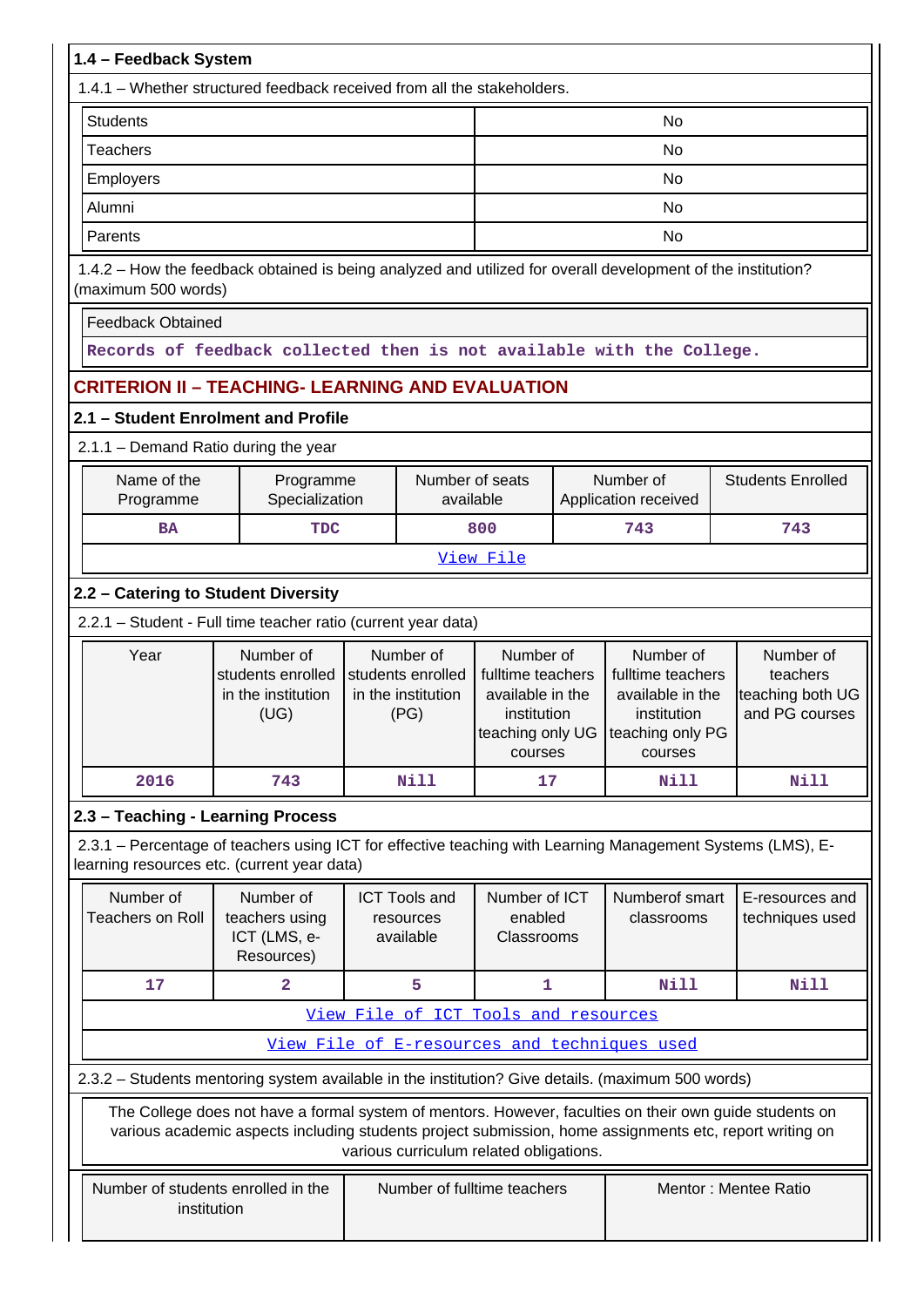| 743                                                                                                                                                                                                                                                                                                                                                                                                                                                                                      |                                                                                                            |    |                    | 17        |                                                                 |                                             |  | 1:44                                                                                  |  |  |
|------------------------------------------------------------------------------------------------------------------------------------------------------------------------------------------------------------------------------------------------------------------------------------------------------------------------------------------------------------------------------------------------------------------------------------------------------------------------------------------|------------------------------------------------------------------------------------------------------------|----|--------------------|-----------|-----------------------------------------------------------------|---------------------------------------------|--|---------------------------------------------------------------------------------------|--|--|
| 2.4 - Teacher Profile and Quality                                                                                                                                                                                                                                                                                                                                                                                                                                                        |                                                                                                            |    |                    |           |                                                                 |                                             |  |                                                                                       |  |  |
| 2.4.1 - Number of full time teachers appointed during the year                                                                                                                                                                                                                                                                                                                                                                                                                           |                                                                                                            |    |                    |           |                                                                 |                                             |  |                                                                                       |  |  |
| No. of sanctioned<br>positions                                                                                                                                                                                                                                                                                                                                                                                                                                                           | No. of filled positions                                                                                    |    | Vacant positions   |           |                                                                 | Positions filled during<br>the current year |  | No. of faculty with<br>Ph.D                                                           |  |  |
| 21                                                                                                                                                                                                                                                                                                                                                                                                                                                                                       | 17                                                                                                         |    |                    | 4         |                                                                 | <b>Nill</b>                                 |  | 5                                                                                     |  |  |
| 2.4.2 - Honours and recognition received by teachers (received awards, recognition, fellowships at State, National,<br>International level from Government, recognised bodies during the year)                                                                                                                                                                                                                                                                                           |                                                                                                            |    |                    |           |                                                                 |                                             |  |                                                                                       |  |  |
| Year of Award                                                                                                                                                                                                                                                                                                                                                                                                                                                                            | Name of full time teachers<br>receiving awards from<br>state level, national level,<br>international level |    |                    |           | Designation                                                     |                                             |  | Name of the award,<br>fellowship, received from<br>Government or recognized<br>bodies |  |  |
| 2017                                                                                                                                                                                                                                                                                                                                                                                                                                                                                     |                                                                                                            | NA |                    |           | Nill                                                            |                                             |  | <b>NA</b>                                                                             |  |  |
| View File                                                                                                                                                                                                                                                                                                                                                                                                                                                                                |                                                                                                            |    |                    |           |                                                                 |                                             |  |                                                                                       |  |  |
| 2.5 - Evaluation Process and Reforms                                                                                                                                                                                                                                                                                                                                                                                                                                                     |                                                                                                            |    |                    |           |                                                                 |                                             |  |                                                                                       |  |  |
| 2.5.1 – Number of days from the date of semester-end/ year- end examination till the declaration of results during<br>the year                                                                                                                                                                                                                                                                                                                                                           |                                                                                                            |    |                    |           |                                                                 |                                             |  |                                                                                       |  |  |
| Programme Name                                                                                                                                                                                                                                                                                                                                                                                                                                                                           | Programme Code                                                                                             |    | Semester/year      |           | Last date of the last<br>semester-end/ year-<br>end examination |                                             |  | Date of declaration of<br>results of semester-<br>end/ year- end<br>examination       |  |  |
| <b>BA</b>                                                                                                                                                                                                                                                                                                                                                                                                                                                                                | ASN, ENG,<br>Hist, ECO, Psc,<br><b>EDN</b>                                                                 |    |                    | 2016      | 19/05/2016                                                      |                                             |  | 01/07/2016                                                                            |  |  |
|                                                                                                                                                                                                                                                                                                                                                                                                                                                                                          |                                                                                                            |    |                    | View File |                                                                 |                                             |  |                                                                                       |  |  |
| 2.5.2 - Reforms initiated on Continuous Internal Evaluation(CIE) system at the institutional level (250 words)                                                                                                                                                                                                                                                                                                                                                                           |                                                                                                            |    |                    |           |                                                                 |                                             |  |                                                                                       |  |  |
| The college has a continuous internal evaluation mechanism to prepare students<br>for their semester end examinations. Faculties prepare questions and evaluate<br>the answer scripts. Evaluations are also carried on basis of their class<br>performance, attendance and other activities, like extempore speech, debate<br>competitions etc. Field trips are regularly organized by departments and<br>students are asked to prepare reports on their learning outcome from the same. | Group discussions also form a part of the evaluation process.                                              |    |                    |           |                                                                 |                                             |  |                                                                                       |  |  |
| 2.5.3 - Academic calendar prepared and adhered for conduct of Examination and other related matters (250<br>words)                                                                                                                                                                                                                                                                                                                                                                       |                                                                                                            |    |                    |           |                                                                 |                                             |  |                                                                                       |  |  |
| The College had an academic calendar for the year during which other than usual<br>classes and working days, the following events were designed. The College had<br>its foundation day on the 9th of August, 2016. Fresher's Day was celebrated on<br>23rd September, 2016. 7th November, 2016 was reserved for elections to the<br>Student's Union. College Week was celebrated from (02-05) November, 2016.                                                                            |                                                                                                            |    |                    |           |                                                                 |                                             |  |                                                                                       |  |  |
| 2.6 - Student Performance and Learning Outcomes                                                                                                                                                                                                                                                                                                                                                                                                                                          |                                                                                                            |    |                    |           |                                                                 |                                             |  |                                                                                       |  |  |
| 2.6.1 – Program outcomes, program specific outcomes and course outcomes for all programs offered by the<br>institution are stated and displayed in website of the institution (to provide the weblink)                                                                                                                                                                                                                                                                                   |                                                                                                            |    |                    |           |                                                                 |                                             |  |                                                                                       |  |  |
|                                                                                                                                                                                                                                                                                                                                                                                                                                                                                          | https://damdamacollege.edu.in/wp-content/uploads/2021/08/Program-                                          |    | outcomes 16 17.pdf |           |                                                                 |                                             |  |                                                                                       |  |  |
| 2.6.2 - Pass percentage of students                                                                                                                                                                                                                                                                                                                                                                                                                                                      |                                                                                                            |    |                    |           |                                                                 |                                             |  |                                                                                       |  |  |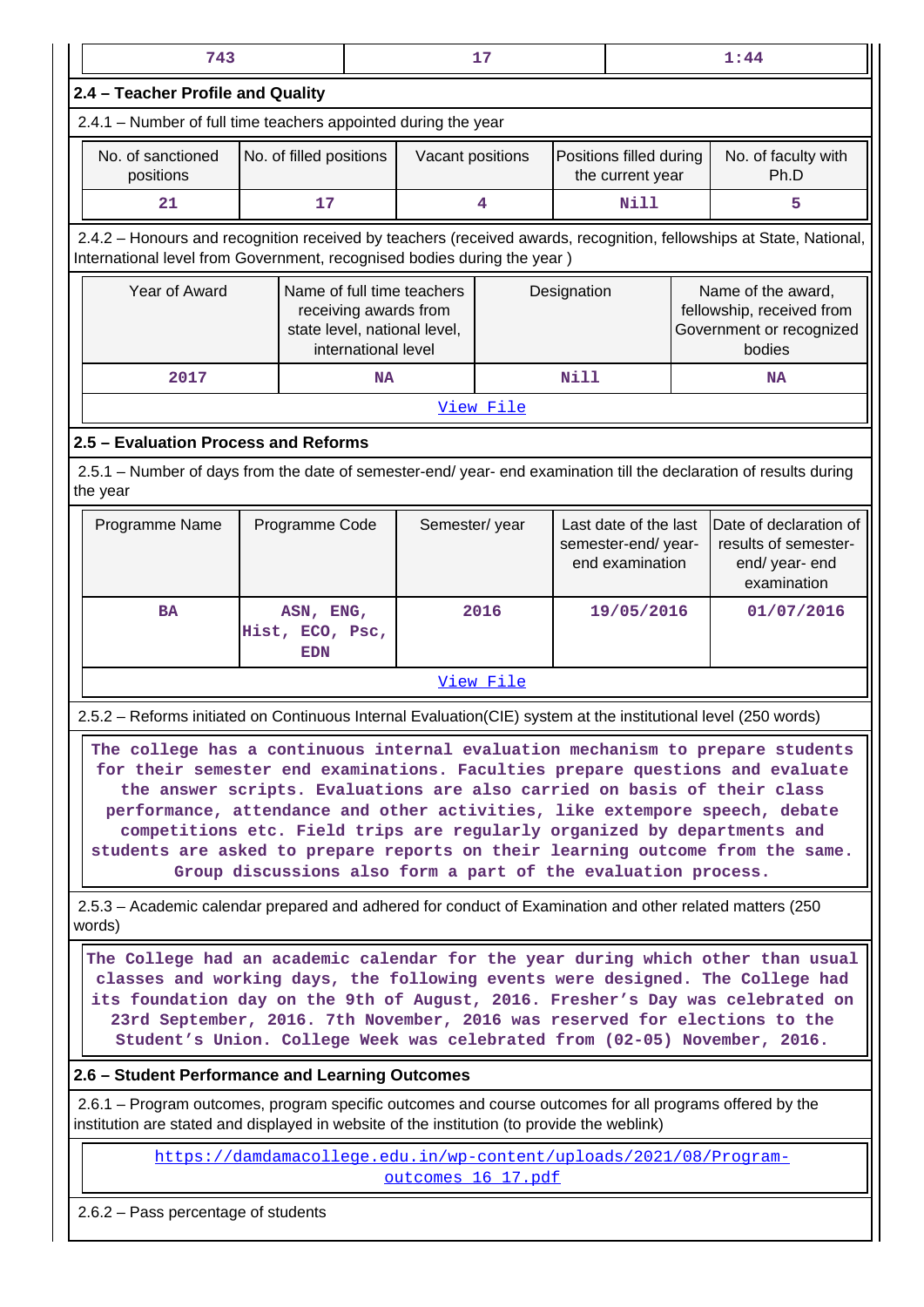| Programme<br>Code                                                                                                                                                         | Programme<br>Name                                                            |                               | Programme<br>Specialization                                                           | Number of<br>students<br>appeared in the<br>final year<br>examination |  | Number of<br>students passed<br>in final year<br>examination |      | Pass Percentage                    |  |  |
|---------------------------------------------------------------------------------------------------------------------------------------------------------------------------|------------------------------------------------------------------------------|-------------------------------|---------------------------------------------------------------------------------------|-----------------------------------------------------------------------|--|--------------------------------------------------------------|------|------------------------------------|--|--|
| <b>UG</b>                                                                                                                                                                 | <b>BA</b>                                                                    |                               | Assamese,<br>English,<br>Economics,<br>Education,<br>History,<br>Political<br>Science | 390                                                                   |  | 285                                                          |      | 73.08                              |  |  |
|                                                                                                                                                                           |                                                                              |                               |                                                                                       | View File                                                             |  |                                                              |      |                                    |  |  |
| 2.7 - Student Satisfaction Survey                                                                                                                                         |                                                                              |                               |                                                                                       |                                                                       |  |                                                              |      |                                    |  |  |
| 2.7.1 - Student Satisfaction Survey (SSS) on overall institutional performance (Institution may design the<br>questionnaire) (results and details be provided as weblink) |                                                                              |                               |                                                                                       |                                                                       |  |                                                              |      |                                    |  |  |
|                                                                                                                                                                           | https://docs.google.com/forms/d/12Rxdt33cAETUJ2UZJ7326WraVVOOLA FseLlg7NeFVg |                               | /edit#responses                                                                       |                                                                       |  |                                                              |      |                                    |  |  |
| <b>CRITERION III - RESEARCH, INNOVATIONS AND EXTENSION</b>                                                                                                                |                                                                              |                               |                                                                                       |                                                                       |  |                                                              |      |                                    |  |  |
| 3.1 - Resource Mobilization for Research                                                                                                                                  |                                                                              |                               |                                                                                       |                                                                       |  |                                                              |      |                                    |  |  |
| 3.1.1 - Research funds sanctioned and received from various agencies, industry and other organisations                                                                    |                                                                              |                               |                                                                                       |                                                                       |  |                                                              |      |                                    |  |  |
| Nature of the Project                                                                                                                                                     | Duration                                                                     | Name of the funding<br>agency |                                                                                       |                                                                       |  | Total grant<br>sanctioned                                    |      | Amount received<br>during the year |  |  |
| <b>Nill</b>                                                                                                                                                               | $\mathbf 0$                                                                  |                               |                                                                                       | <b>NA</b>                                                             |  | 0                                                            |      | 0                                  |  |  |
|                                                                                                                                                                           |                                                                              |                               |                                                                                       | View File                                                             |  |                                                              |      |                                    |  |  |
| 3.2 - Innovation Ecosystem<br>3.2.1 – Workshops/Seminars Conducted on Intellectual Property Rights (IPR) and Industry-Academia Innovative<br>practices during the year    |                                                                              |                               |                                                                                       |                                                                       |  |                                                              |      |                                    |  |  |
| Title of workshop/seminar                                                                                                                                                 |                                                                              |                               | Name of the Dept.                                                                     |                                                                       |  |                                                              | Date |                                    |  |  |
| <b>NA</b>                                                                                                                                                                 |                                                                              |                               | <b>NA</b>                                                                             |                                                                       |  |                                                              |      |                                    |  |  |
| 3.2.2 - Awards for Innovation won by Institution/Teachers/Research scholars/Students during the year                                                                      |                                                                              |                               |                                                                                       |                                                                       |  |                                                              |      |                                    |  |  |
| Title of the innovation                                                                                                                                                   | Name of Awardee                                                              |                               | Awarding Agency                                                                       |                                                                       |  | Date of award                                                |      | Category                           |  |  |
| No data                                                                                                                                                                   | No data                                                                      |                               |                                                                                       | <b>NA</b>                                                             |  | Nill                                                         |      | <b>NA</b>                          |  |  |
|                                                                                                                                                                           |                                                                              |                               |                                                                                       | View File                                                             |  |                                                              |      |                                    |  |  |
| 3.2.3 - No. of Incubation centre created, start-ups incubated on campus during the year                                                                                   |                                                                              |                               |                                                                                       |                                                                       |  |                                                              |      |                                    |  |  |
| Incubation<br>Center                                                                                                                                                      | Name                                                                         |                               | Sponsered By                                                                          | Name of the<br>Start-up                                               |  | Nature of Start-<br>up                                       |      | Date of<br>Commencement            |  |  |
| <b>NA</b>                                                                                                                                                                 | <b>NA</b>                                                                    |                               | <b>NIL</b>                                                                            | <b>NIL</b>                                                            |  | <b>NIL</b>                                                   |      | Nill                               |  |  |
|                                                                                                                                                                           |                                                                              |                               |                                                                                       | View File                                                             |  |                                                              |      |                                    |  |  |
| 3.3 - Research Publications and Awards                                                                                                                                    |                                                                              |                               |                                                                                       |                                                                       |  |                                                              |      |                                    |  |  |
| 3.3.1 - Incentive to the teachers who receive recognition/awards                                                                                                          |                                                                              |                               |                                                                                       |                                                                       |  |                                                              |      |                                    |  |  |
| <b>State</b>                                                                                                                                                              |                                                                              |                               | National                                                                              |                                                                       |  | International                                                |      |                                    |  |  |
| 0                                                                                                                                                                         |                                                                              |                               | 0                                                                                     |                                                                       |  |                                                              | 0    |                                    |  |  |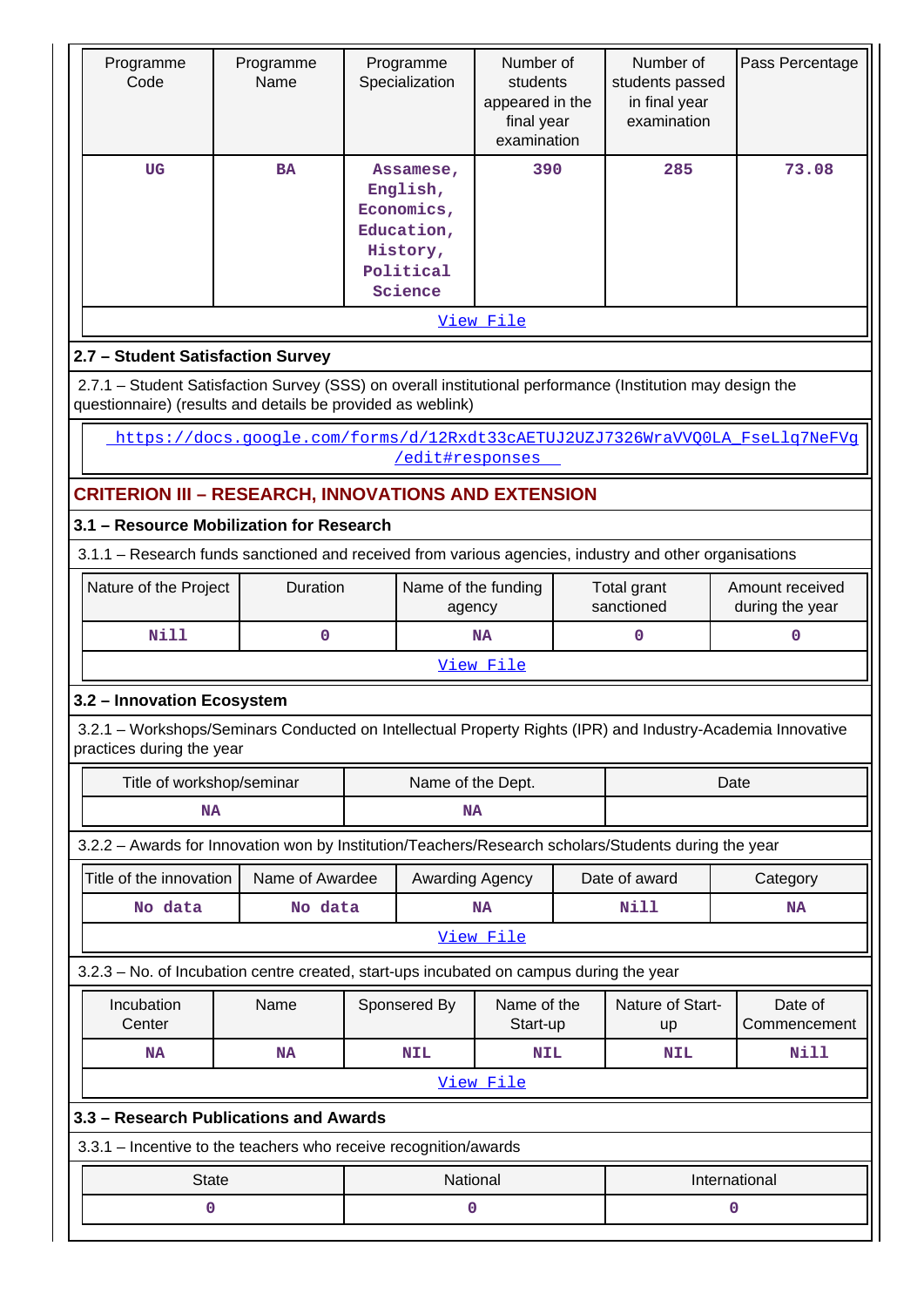| 3.3.2 - Ph. Ds awarded during the year (applicable for PG College, Research Center)                                                                                                                                |                                                                                                                                                                                                    |                        |                  |  |                        |      |                                                                 |                                                                    |                                                      |                                                                    |  |
|--------------------------------------------------------------------------------------------------------------------------------------------------------------------------------------------------------------------|----------------------------------------------------------------------------------------------------------------------------------------------------------------------------------------------------|------------------------|------------------|--|------------------------|------|-----------------------------------------------------------------|--------------------------------------------------------------------|------------------------------------------------------|--------------------------------------------------------------------|--|
|                                                                                                                                                                                                                    |                                                                                                                                                                                                    | Name of the Department |                  |  |                        |      |                                                                 | Number of PhD's Awarded                                            |                                                      |                                                                    |  |
|                                                                                                                                                                                                                    |                                                                                                                                                                                                    | <b>NIL</b>             |                  |  |                        |      |                                                                 | <b>Nill</b>                                                        |                                                      |                                                                    |  |
| 3.3.3 - Research Publications in the Journals notified on UGC website during the year                                                                                                                              |                                                                                                                                                                                                    |                        |                  |  |                        |      |                                                                 |                                                                    |                                                      |                                                                    |  |
| <b>Type</b>                                                                                                                                                                                                        |                                                                                                                                                                                                    |                        | Department       |  |                        |      | Number of Publication                                           |                                                                    |                                                      | Average Impact Factor (if<br>any)                                  |  |
| <b>Nill</b>                                                                                                                                                                                                        |                                                                                                                                                                                                    |                        | No data          |  |                        |      | Nill                                                            |                                                                    |                                                      | 0                                                                  |  |
|                                                                                                                                                                                                                    |                                                                                                                                                                                                    |                        |                  |  | View File              |      |                                                                 |                                                                    |                                                      |                                                                    |  |
| 3.3.4 - Books and Chapters in edited Volumes / Books published, and papers in National/International Conference<br>Proceedings per Teacher during the year                                                         |                                                                                                                                                                                                    |                        |                  |  |                        |      |                                                                 |                                                                    |                                                      |                                                                    |  |
|                                                                                                                                                                                                                    |                                                                                                                                                                                                    | Department             |                  |  |                        |      |                                                                 | Number of Publication                                              |                                                      |                                                                    |  |
|                                                                                                                                                                                                                    |                                                                                                                                                                                                    | 03                     |                  |  |                        |      |                                                                 | 7                                                                  |                                                      |                                                                    |  |
|                                                                                                                                                                                                                    | View File                                                                                                                                                                                          |                        |                  |  |                        |      |                                                                 |                                                                    |                                                      |                                                                    |  |
| 3.3.5 - Bibliometrics of the publications during the last Academic year based on average citation index in Scopus/<br>Web of Science or PubMed/ Indian Citation Index                                              |                                                                                                                                                                                                    |                        |                  |  |                        |      |                                                                 |                                                                    |                                                      |                                                                    |  |
| Title of the<br>Paper                                                                                                                                                                                              |                                                                                                                                                                                                    | Name of<br>Author      | Title of journal |  | Year of<br>publication |      | <b>Citation Index</b>                                           | Institutional<br>affiliation as<br>mentioned in<br>the publication | Number of<br>citations<br>excluding self<br>citation |                                                                    |  |
| <b>Nil</b><br><b>Nill</b><br>Nil<br>0<br><b>NA</b><br><b>NA</b>                                                                                                                                                    |                                                                                                                                                                                                    |                        |                  |  |                        | Nill |                                                                 |                                                                    |                                                      |                                                                    |  |
|                                                                                                                                                                                                                    |                                                                                                                                                                                                    |                        |                  |  | View File              |      |                                                                 |                                                                    |                                                      |                                                                    |  |
| 3.3.6 - h-Index of the Institutional Publications during the year. (based on Scopus/ Web of science)                                                                                                               |                                                                                                                                                                                                    |                        |                  |  |                        |      |                                                                 |                                                                    |                                                      |                                                                    |  |
| Title of the<br>Paper                                                                                                                                                                                              |                                                                                                                                                                                                    | Name of<br>Author      | Title of journal |  | Year of<br>publication |      | h-index<br>Number of<br>citations<br>excluding self<br>citation |                                                                    |                                                      | Institutional<br>affiliation as<br>mentioned in<br>the publication |  |
| <b>NA</b>                                                                                                                                                                                                          |                                                                                                                                                                                                    | NA                     | NA               |  | <b>Nill</b>            |      | Nill                                                            | Nill                                                               |                                                      | $\mathbf{0}$                                                       |  |
|                                                                                                                                                                                                                    |                                                                                                                                                                                                    |                        |                  |  | View File              |      |                                                                 |                                                                    |                                                      |                                                                    |  |
| 3.3.7 - Faculty participation in Seminars/Conferences and Symposia during the year:                                                                                                                                |                                                                                                                                                                                                    |                        |                  |  |                        |      |                                                                 |                                                                    |                                                      |                                                                    |  |
| Number of Faculty                                                                                                                                                                                                  |                                                                                                                                                                                                    |                        | International    |  | National               |      | <b>State</b>                                                    |                                                                    |                                                      | Local                                                              |  |
| Presented<br>papers                                                                                                                                                                                                |                                                                                                                                                                                                    |                        | 1                |  | 3                      |      | <b>Nill</b>                                                     |                                                                    |                                                      | <b>Nill</b>                                                        |  |
|                                                                                                                                                                                                                    |                                                                                                                                                                                                    |                        |                  |  | View File              |      |                                                                 |                                                                    |                                                      |                                                                    |  |
| 3.4 - Extension Activities                                                                                                                                                                                         |                                                                                                                                                                                                    |                        |                  |  |                        |      |                                                                 |                                                                    |                                                      |                                                                    |  |
| 3.4.1 – Number of extension and outreach programmes conducted in collaboration with industry, community and<br>Non- Government Organisations through NSS/NCC/Red cross/Youth Red Cross (YRC) etc., during the year |                                                                                                                                                                                                    |                        |                  |  |                        |      |                                                                 |                                                                    |                                                      |                                                                    |  |
|                                                                                                                                                                                                                    | Title of the activities<br>Organising unit/agency/<br>Number of teachers<br>Number of students<br>collaborating agency<br>participated in such<br>participated in such<br>activities<br>activities |                        |                  |  |                        |      |                                                                 |                                                                    |                                                      |                                                                    |  |
| <b>Nil</b>                                                                                                                                                                                                         |                                                                                                                                                                                                    |                        | Nil              |  |                        |      | Nill                                                            |                                                                    |                                                      | <b>Nill</b>                                                        |  |
|                                                                                                                                                                                                                    |                                                                                                                                                                                                    |                        |                  |  | View File              |      |                                                                 |                                                                    |                                                      |                                                                    |  |
| 3.4.2 - Awards and recognition received for extension activities from Government and other recognized bodies<br>during the year                                                                                    |                                                                                                                                                                                                    |                        |                  |  |                        |      |                                                                 |                                                                    |                                                      |                                                                    |  |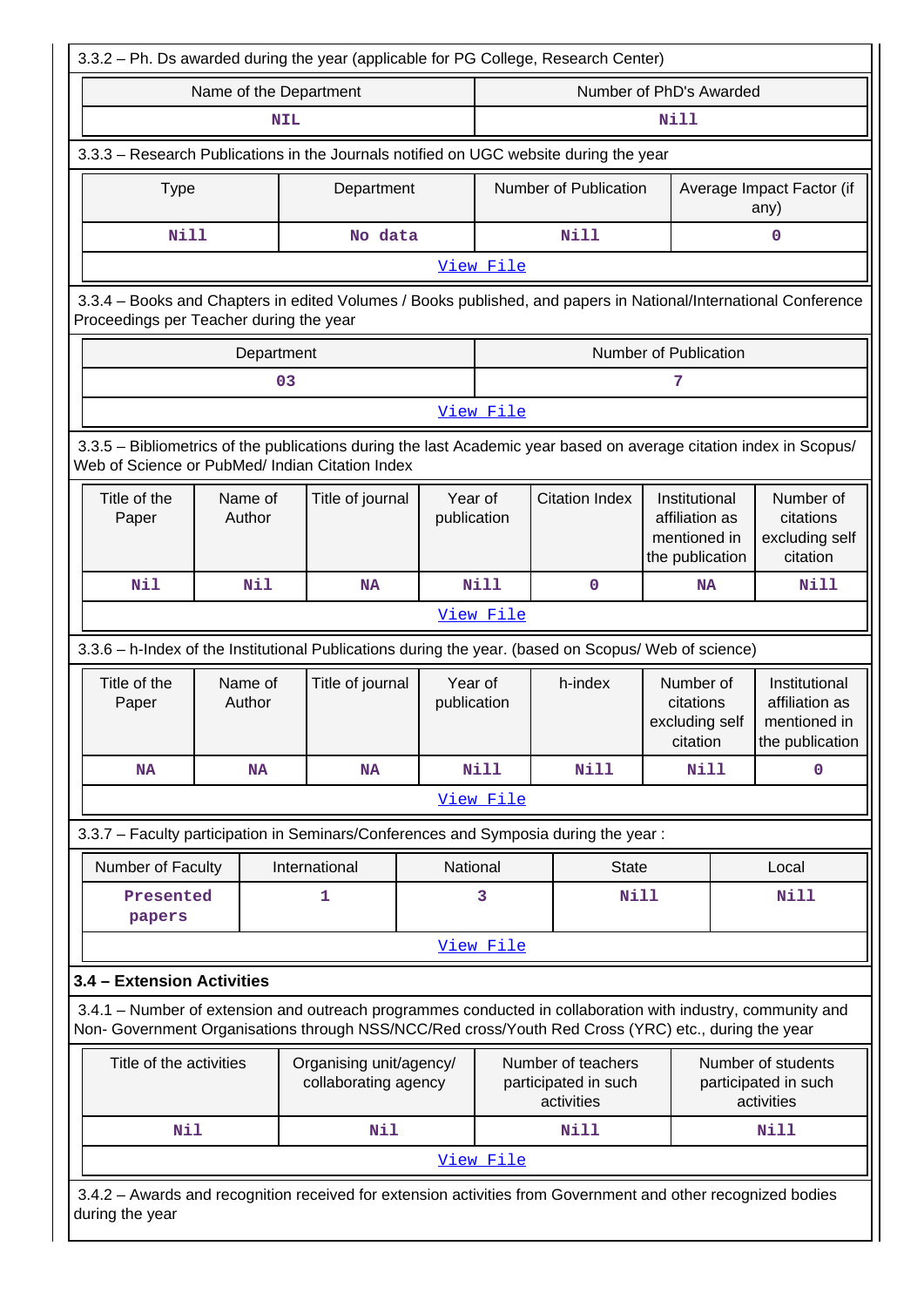| Name of the activity                                                                                                                                                                                           |                                                                                                                                                          |                                                        | Award/Recognition                                                                                 |                                 |                             | <b>Awarding Bodies</b> |                                                         |             | Number of students<br><b>Benefited</b>                    |  |
|----------------------------------------------------------------------------------------------------------------------------------------------------------------------------------------------------------------|----------------------------------------------------------------------------------------------------------------------------------------------------------|--------------------------------------------------------|---------------------------------------------------------------------------------------------------|---------------------------------|-----------------------------|------------------------|---------------------------------------------------------|-------------|-----------------------------------------------------------|--|
| <b>NA</b>                                                                                                                                                                                                      |                                                                                                                                                          |                                                        | <b>NIL</b>                                                                                        |                                 |                             | <b>NA</b>              |                                                         |             | Nill                                                      |  |
|                                                                                                                                                                                                                |                                                                                                                                                          |                                                        |                                                                                                   |                                 | View File                   |                        |                                                         |             |                                                           |  |
| 3.4.3 - Students participating in extension activities with Government Organisations, Non-Government<br>Organisations and programmes such as Swachh Bharat, Aids Awareness, Gender Issue, etc. during the year |                                                                                                                                                          |                                                        |                                                                                                   |                                 |                             |                        |                                                         |             |                                                           |  |
| Name of the scheme                                                                                                                                                                                             |                                                                                                                                                          | Organising unit/Agen<br>cy/collaborating<br>agency     |                                                                                                   | Name of the activity            |                             |                        | Number of teachers<br>participated in such<br>activites |             | Number of students<br>participated in such<br>activites   |  |
| District<br>Level Cricket<br>Competition                                                                                                                                                                       |                                                                                                                                                          | Pub Bongshor<br>College                                |                                                                                                   | Solidarity                      | Cricket for                 |                        | $\mathbf{1}$                                            |             | 11                                                        |  |
| Bramhaputra<br>Sahitya Utsav,<br>02.02. 2017                                                                                                                                                                   |                                                                                                                                                          | Government of<br>Assam and<br>Literary Guild,<br>Assam |                                                                                                   | various<br>cultural<br>programs | Visit to                    |                        | 3                                                       |             | 39                                                        |  |
|                                                                                                                                                                                                                |                                                                                                                                                          |                                                        |                                                                                                   |                                 | View File                   |                        |                                                         |             |                                                           |  |
| 3.5 - Collaborations                                                                                                                                                                                           |                                                                                                                                                          |                                                        |                                                                                                   |                                 |                             |                        |                                                         |             |                                                           |  |
| 3.5.1 – Number of Collaborative activities for research, faculty exchange, student exchange during the year                                                                                                    |                                                                                                                                                          |                                                        |                                                                                                   |                                 |                             |                        |                                                         |             |                                                           |  |
| Nature of activity                                                                                                                                                                                             |                                                                                                                                                          |                                                        | Participant                                                                                       |                                 | Source of financial support |                        |                                                         |             | Duration                                                  |  |
| NA<br><b>NA</b>                                                                                                                                                                                                |                                                                                                                                                          |                                                        |                                                                                                   | <b>NA</b>                       |                             |                        |                                                         | 0           |                                                           |  |
| View File                                                                                                                                                                                                      |                                                                                                                                                          |                                                        |                                                                                                   |                                 |                             |                        |                                                         |             |                                                           |  |
|                                                                                                                                                                                                                | 3.5.2 - Linkages with institutions/industries for internship, on-the- job training, project work, sharing of research<br>facilities etc. during the year |                                                        |                                                                                                   |                                 |                             |                        |                                                         |             |                                                           |  |
| Nature of linkage                                                                                                                                                                                              | Title of the<br>linkage                                                                                                                                  |                                                        | Name of the<br>partnering<br>institution/<br>industry<br>/research lab<br>with contact<br>details |                                 | <b>Duration From</b>        |                        | <b>Duration To</b>                                      |             | Participant                                               |  |
| No data                                                                                                                                                                                                        | applicable                                                                                                                                               | <b>Not</b>                                             |                                                                                                   | <b>Not</b><br>applicable        | <b>Nill</b>                 |                        |                                                         | <b>Nill</b> | $\mathbf 0$                                               |  |
|                                                                                                                                                                                                                |                                                                                                                                                          |                                                        |                                                                                                   |                                 | View File                   |                        |                                                         |             |                                                           |  |
| 3.5.3 - MoUs signed with institutions of national, international importance, other universities, industries, corporate<br>houses etc. during the year                                                          |                                                                                                                                                          |                                                        |                                                                                                   |                                 |                             |                        |                                                         |             |                                                           |  |
| Organisation                                                                                                                                                                                                   |                                                                                                                                                          |                                                        | Date of MoU signed                                                                                |                                 |                             | Purpose/Activities     |                                                         |             | Number of<br>students/teachers<br>participated under MoUs |  |
| <b>Nill</b><br>NI1                                                                                                                                                                                             |                                                                                                                                                          |                                                        |                                                                                                   |                                 |                             | NI1                    |                                                         |             | Nill                                                      |  |
|                                                                                                                                                                                                                | View File                                                                                                                                                |                                                        |                                                                                                   |                                 |                             |                        |                                                         |             |                                                           |  |
| <b>CRITERION IV - INFRASTRUCTURE AND LEARNING RESOURCES</b>                                                                                                                                                    |                                                                                                                                                          |                                                        |                                                                                                   |                                 |                             |                        |                                                         |             |                                                           |  |
| 4.1 - Physical Facilities                                                                                                                                                                                      |                                                                                                                                                          |                                                        |                                                                                                   |                                 |                             |                        |                                                         |             |                                                           |  |
| 4.1.1 - Budget allocation, excluding salary for infrastructure augmentation during the year                                                                                                                    |                                                                                                                                                          |                                                        |                                                                                                   |                                 |                             |                        |                                                         |             |                                                           |  |
| Budget allocated for infrastructure augmentation                                                                                                                                                               |                                                                                                                                                          |                                                        |                                                                                                   |                                 |                             |                        |                                                         |             | Budget utilized for infrastructure development            |  |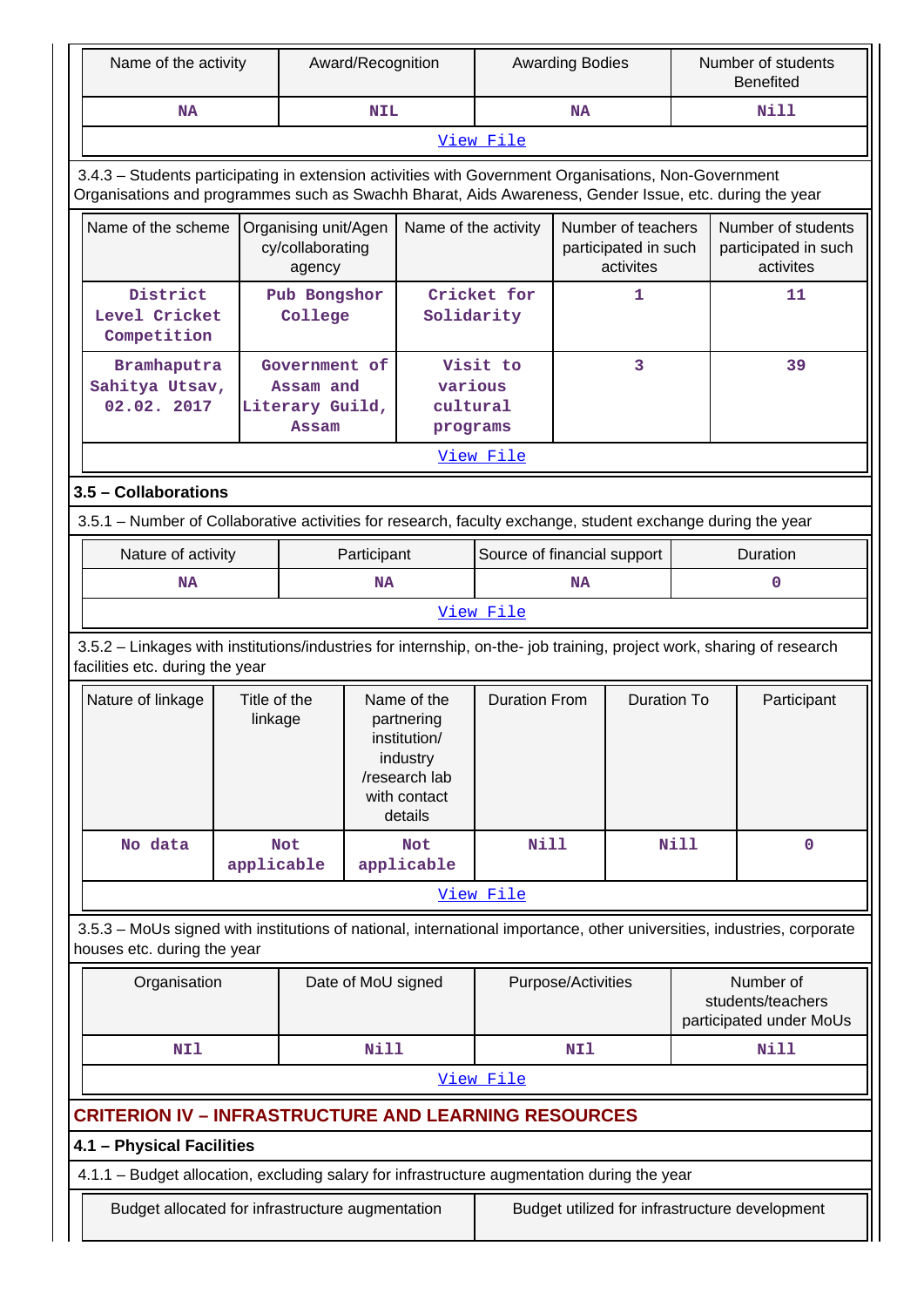|                                                                                                                                              |                                                             |                         | 1200000    |                    |                                             | 1130000                 |                                                                                                         |             |                                                                      |                                |               |  |  |
|----------------------------------------------------------------------------------------------------------------------------------------------|-------------------------------------------------------------|-------------------------|------------|--------------------|---------------------------------------------|-------------------------|---------------------------------------------------------------------------------------------------------|-------------|----------------------------------------------------------------------|--------------------------------|---------------|--|--|
| 4.1.2 - Details of augmentation in infrastructure facilities during the year                                                                 |                                                             |                         |            |                    |                                             |                         |                                                                                                         |             |                                                                      |                                |               |  |  |
|                                                                                                                                              |                                                             | <b>Facilities</b>       |            |                    |                                             |                         |                                                                                                         |             |                                                                      | <b>Existing or Newly Added</b> |               |  |  |
|                                                                                                                                              |                                                             |                         | Nill       |                    |                                             | Newly Added             |                                                                                                         |             |                                                                      |                                |               |  |  |
|                                                                                                                                              |                                                             |                         |            |                    |                                             | View File               |                                                                                                         |             |                                                                      |                                |               |  |  |
| 4.2 - Library as a Learning Resource                                                                                                         |                                                             |                         |            |                    |                                             |                         |                                                                                                         |             |                                                                      |                                |               |  |  |
| 4.2.1 - Library is automated {Integrated Library Management System (ILMS)}                                                                   |                                                             |                         |            |                    |                                             |                         |                                                                                                         |             |                                                                      |                                |               |  |  |
|                                                                                                                                              | Name of the ILMS<br>software                                |                         |            |                    | Nature of automation (fully<br>or patially) | Version                 |                                                                                                         |             |                                                                      | Year of automation             |               |  |  |
|                                                                                                                                              | Soul                                                        |                         |            | Partially          |                                             |                         | 2.0                                                                                                     |             |                                                                      | 2018                           |               |  |  |
|                                                                                                                                              | 4.2.2 - Library Services                                    |                         |            |                    |                                             |                         |                                                                                                         |             |                                                                      |                                |               |  |  |
|                                                                                                                                              | Newly Added<br>Total<br>Library<br>Existing<br>Service Type |                         |            |                    |                                             |                         |                                                                                                         |             |                                                                      |                                |               |  |  |
| Text<br><b>Books</b>                                                                                                                         |                                                             | 10450                   |            | <b>Nill</b>        |                                             | 54                      | Nill                                                                                                    |             | 10504                                                                |                                | <b>Nill</b>   |  |  |
|                                                                                                                                              | 18<br>Reference<br><b>Books</b>                             |                         |            | <b>Nill</b>        |                                             | 10                      | Nill                                                                                                    |             | 28                                                                   |                                | <b>Nill</b>   |  |  |
| $\mathbf{1}$<br>Journals                                                                                                                     |                                                             |                         |            | <b>Nill</b>        |                                             | $\overline{2}$          | Nill                                                                                                    |             | 3                                                                    |                                | <b>Nill</b>   |  |  |
| CD &<br>Video                                                                                                                                |                                                             | 3                       |            | <b>Nill</b>        |                                             | <b>Nill</b>             | <b>Nill</b>                                                                                             |             |                                                                      | 3                              | <b>Nill</b>   |  |  |
| Others(s<br>pecify)                                                                                                                          |                                                             | 10                      |            | <b>Nill</b>        |                                             | $\overline{\mathbf{2}}$ | Nill                                                                                                    |             | 12                                                                   |                                | <b>Nill</b>   |  |  |
| Others(s<br>pecify)                                                                                                                          |                                                             | 5                       |            | <b>Nill</b>        |                                             | $\overline{\mathbf{2}}$ | Nill                                                                                                    |             | $\overline{7}$                                                       |                                | <b>Nill</b>   |  |  |
|                                                                                                                                              |                                                             |                         |            |                    |                                             | View File               |                                                                                                         |             |                                                                      |                                |               |  |  |
| Graduate) SWAYAM other MOOCs platform NPTEL/NMEICT/any other Government initiatives & institutional<br>(Learning Management System (LMS) etc |                                                             |                         |            |                    |                                             |                         | 4.2.3 - E-content developed by teachers such as: e-PG- Pathshala, CEC (under e-PG- Pathshala CEC (Under |             |                                                                      |                                |               |  |  |
|                                                                                                                                              | Name of the Teacher                                         |                         |            | Name of the Module |                                             |                         | Platform on which module<br>is developed                                                                |             | Date of launching e-<br>content                                      |                                |               |  |  |
| Nil                                                                                                                                          |                                                             |                         | <b>Nil</b> |                    |                                             | <b>NA</b>               |                                                                                                         |             |                                                                      | Nill                           |               |  |  |
|                                                                                                                                              |                                                             |                         |            |                    |                                             | View File               |                                                                                                         |             |                                                                      |                                |               |  |  |
| 4.3 - IT Infrastructure                                                                                                                      |                                                             |                         |            |                    |                                             |                         |                                                                                                         |             |                                                                      |                                |               |  |  |
| 4.3.1 - Technology Upgradation (overall)                                                                                                     |                                                             |                         |            |                    |                                             |                         |                                                                                                         |             |                                                                      |                                |               |  |  |
| <b>Type</b>                                                                                                                                  | <b>Total Co</b><br>mputers                                  | Computer<br>Lab         |            | Internet           | <b>Browsing</b><br>centers                  | Computer<br>Centers     | Office                                                                                                  |             | Available<br>Departme<br><b>Bandwidt</b><br>nts<br>h (MBPS/<br>GBPS) |                                | <b>Others</b> |  |  |
| Existin<br>g                                                                                                                                 | 6                                                           | $\overline{2}$          |            | 3                  | $\mathbf{1}$                                | 3                       | 3                                                                                                       | $\mathbf 0$ |                                                                      | 20                             | $\mathbf 0$   |  |  |
| Added                                                                                                                                        | $\overline{a}$                                              | $\overline{\mathbf{2}}$ |            | $\overline{a}$     | 1                                           | $\overline{\mathbf{2}}$ | 1                                                                                                       | $\mathbf 0$ |                                                                      | 25                             | 0             |  |  |
| Total                                                                                                                                        | 8                                                           | 4                       |            | 5                  | 2                                           | 5                       | 4                                                                                                       | $\mathbf 0$ |                                                                      | 45                             | 0             |  |  |
|                                                                                                                                              |                                                             |                         |            |                    |                                             |                         |                                                                                                         |             |                                                                      |                                |               |  |  |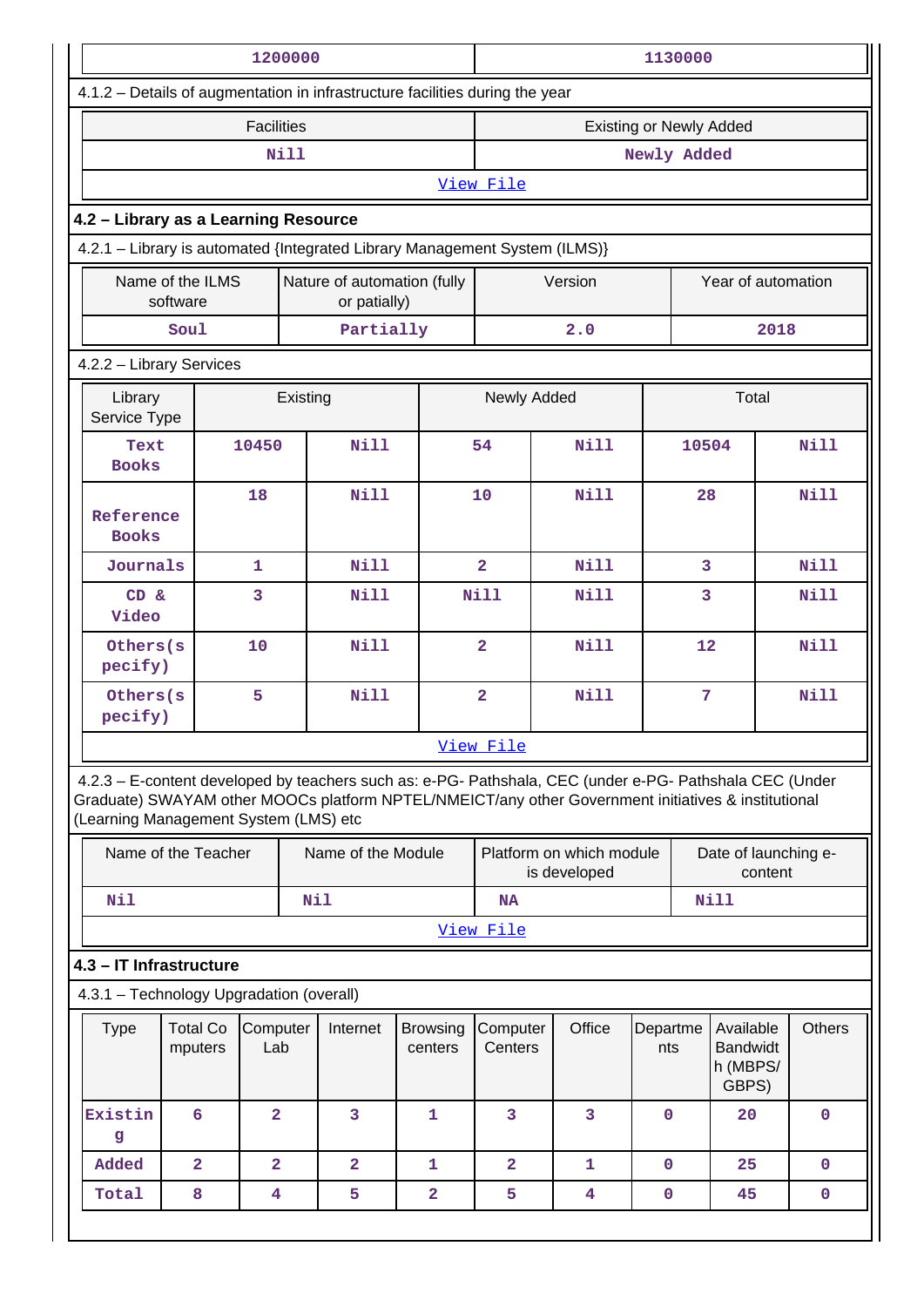4.3.2 – Bandwidth available of internet connection in the Institution (Leased line)

**45 MBPS/ GBPS**

4.3.3 – Facility for e-content

Name of the e-content development facility Frovide the link of the videos and media centre and recording facility

**Nill** Nill

### **4.4 – Maintenance of Campus Infrastructure**

 4.4.1 – Expenditure incurred on maintenance of physical facilities and academic support facilities, excluding salary component, during the year

| Assigned Budget on<br>academic facilities | Expenditure incurred on<br>maintenance of academic<br>facilities | Assigned budget on<br>physical facilities | Expenditure incurredon<br>maintenance of physical<br>facilites |
|-------------------------------------------|------------------------------------------------------------------|-------------------------------------------|----------------------------------------------------------------|
| 500000                                    | 450000                                                           | 700000                                    | 680000                                                         |

 4.4.2 – Procedures and policies for maintaining and utilizing physical, academic and support facilities - laboratory, library, sports complex, computers, classrooms etc. (maximum 500 words) (information to be available in institutional Website, provide link)

 **College Administration: The Governing Body of the College is the highest decision making authority. The Principal/Secretary is the member Secretary of the Governing Body. He is also the Chairperson of the IQAC. The Principal/Secy is the Chairperson of all committees designated to organize various events at the College level. The HODs are responsible for the day to day functioning of the departments and communicate with the Principal on the academic and administrative works undertaken by the departments. The Student's Union (DCSU) is involved in various student centric activities. The College has conventional classrooms as also seminar halls. The conventional classrooms are used by respective departments for holding classes and for the purpose of examinations. The seminar halls are used for organizing various events. Certain examinations (other than specified by the University of Gauhati) are held on Sundays. For this purpose, the college authorities are paid a 'Center Fees.' Examinations are conducted as per Affiliating University (G.U) and K.K. Handique State Open University rules and guidelines for the concerned examinations. As per the affiliating University (G.U) rules, Examination Committee is constituted with due representation of the stakeholders. The Principal /Secy. of the College is the Officer-in-Charge of (O.C.). Examination Incharge are appointed for the smoothly conduct various examinations of the University. The Central Library of the College is open both for the faculties and students. The terms of use is outlined in the 'College Prospectus.' Computer facilities in the libraries are also available for teaching staff and students. Faculties procure reading materials from the world wide web using their personal resources and distribute these among the pupils. Departments also maintain a small library of their own. Books in this library are given out to students. The department of Education has a laboratory for students to carry out their practical classes. Book Bank facilities are available to students of the College. Books are issued primarily to economically deprived sections of the society, though most students are encouraged to avail of the book bank facilities. The IQAC takes a proactive role in organizing and streamlining student support services. The social responsibilities of the institution are chalked out after discussion with various stakeholders of the institution (the students primarily). Most of these activities are displayed in advance in the College Notice Board and Newsletters of the social services cell. Damdama College Student Support Services Cell help students with their need for financial help. Remedial classes are also offered to those who are weak in studies. Administrative works, including fee**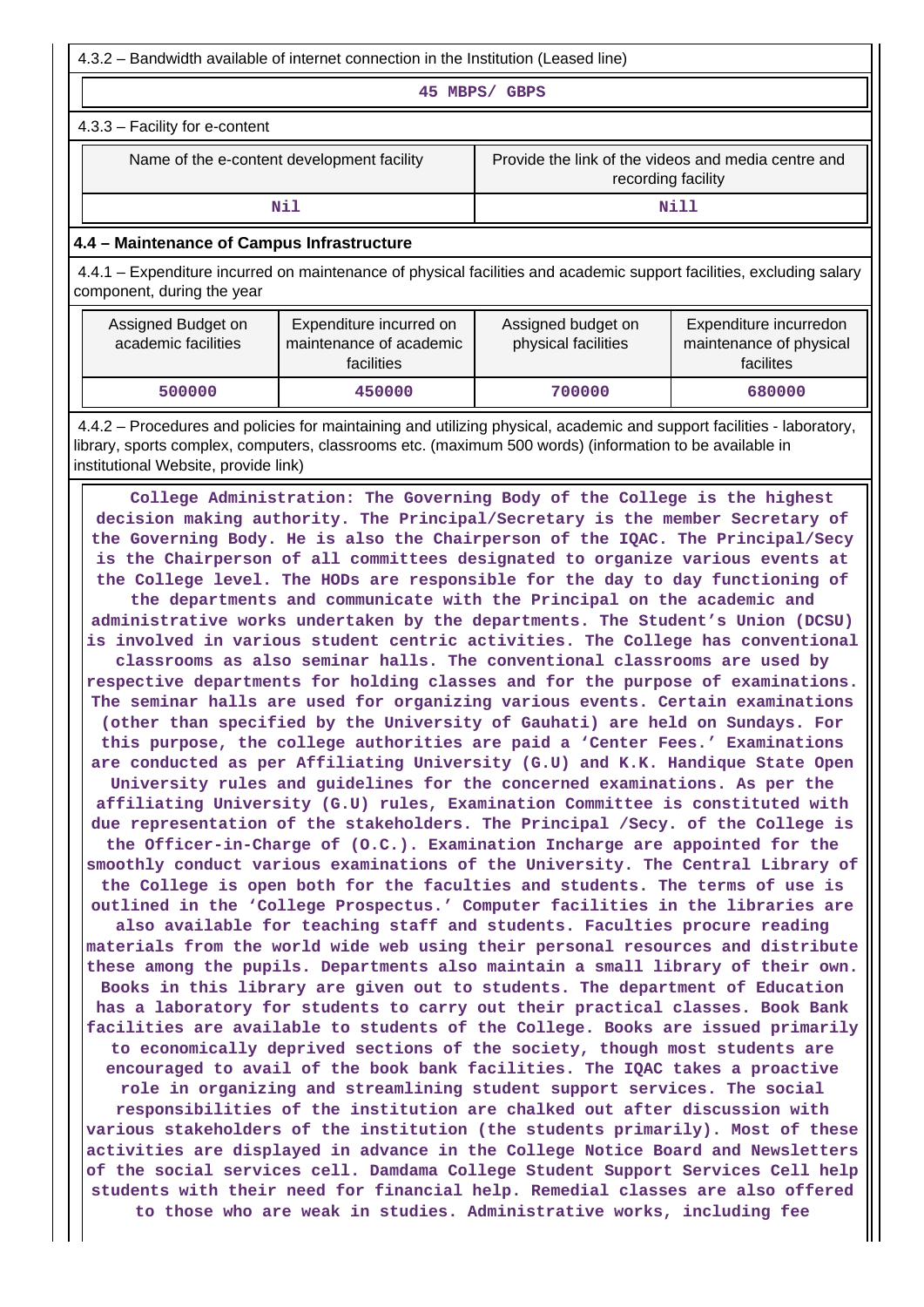**collection, maintenance of audit, students? profile etc, are partially carried out with the help of computer software. Desktop Computer, laptop, Printer, PPT presentation Scanner, DSLR Camera, DVD,CD, Pendrives etc are available for, teachers and staff. Items for sports and cultural activity are stored in the institution's Sports Room and are allotted to student, as and when necessary. These relate to volleyball, football, cricket, carom among others. The Canteen of the College is run by the 'Canteen Monitoring Committee' along with a private party purely for**

[http://damdamacollege.edu.in/wp-](http://damdamacollege.edu.in/wp-content/uploads/2021/08/resource_management_and_maintenance_16_17.pdf)

[content/uploads/2021/08/resource\\_management\\_and\\_maintenance\\_16\\_17.pdf](http://damdamacollege.edu.in/wp-content/uploads/2021/08/resource_management_and_maintenance_16_17.pdf)

## **CRITERION V – STUDENT SUPPORT AND PROGRESSION**

## **5.1 – Student Support**

5.1.1 – Scholarships and Financial Support

|                                         | Name/Title of the scheme                        | Number of students | Amount in Rupees |
|-----------------------------------------|-------------------------------------------------|--------------------|------------------|
| Financial Support<br>from institution   | Nil                                             | 0                  |                  |
| Financial Support<br>from Other Sources |                                                 |                    |                  |
| a) National                             | Fee Waiver for<br>economically poor<br>students | 618                | 1900353          |
| b) International                        | O                                               | Nill               |                  |
|                                         |                                                 | ママキ マー・マー アープ・コール  |                  |

### [View File](https://assessmentonline.naac.gov.in/public/Postacc/Scholarships/13124_Scholarships_1631705515.xlsx)

 5.1.2 – Number of capability enhancement and development schemes such as Soft skill development, Remedial coaching, Language lab, Bridge courses, Yoga, Meditation, Personal Counselling and Mentoring etc.,

| Name of the capability<br>enhancement scheme | Date of implemetation | Number of students<br>enrolled | Agencies involved |  |  |  |  |  |
|----------------------------------------------|-----------------------|--------------------------------|-------------------|--|--|--|--|--|
| Nil                                          | Nill                  | Nill                           | <b>NA</b>         |  |  |  |  |  |
| View File                                    |                       |                                |                   |  |  |  |  |  |

 5.1.3 – Students benefited by guidance for competitive examinations and career counselling offered by the institution during the year

| Year      | Name of the<br>scheme | Number of<br>benefited<br>students for<br>competitive<br>examination | Number of<br>benefited<br>students by<br>career<br>counseling<br>activities | Number of<br>students who<br>have passedin<br>the comp. exam | Number of<br>studentsp placed |  |  |  |  |  |  |
|-----------|-----------------------|----------------------------------------------------------------------|-----------------------------------------------------------------------------|--------------------------------------------------------------|-------------------------------|--|--|--|--|--|--|
| Nill      | <b>NA</b>             | Nill<br>Nill                                                         |                                                                             | Nill                                                         | Nill                          |  |  |  |  |  |  |
| View File |                       |                                                                      |                                                                             |                                                              |                               |  |  |  |  |  |  |

 5.1.4 – Institutional mechanism for transparency, timely redressal of student grievances, Prevention of sexual harassment and ragging cases during the year

| Total grievances received | Number of grievances redressed | Avg. number of days for grievance<br>redressal |
|---------------------------|--------------------------------|------------------------------------------------|
| Nill                      | Nill                           | Nill                                           |

### **5.2 – Student Progression**

5.2.1 – Details of campus placement during the year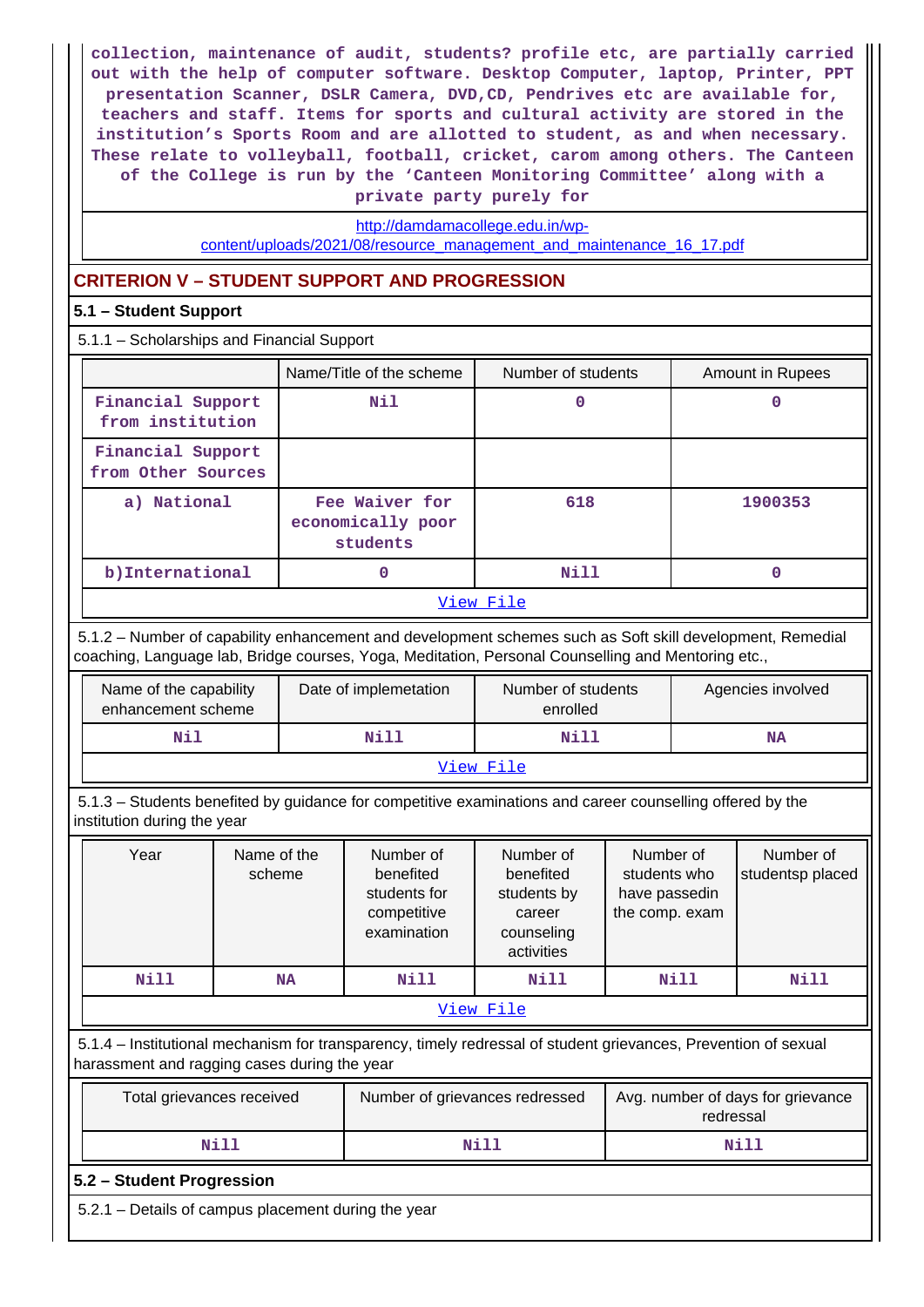|                                                                                                                                                                                | On campus                                                   |                              |                                                                    |           |                                           | Off campus                                                                                                                                                                                                                             |                                     |
|--------------------------------------------------------------------------------------------------------------------------------------------------------------------------------|-------------------------------------------------------------|------------------------------|--------------------------------------------------------------------|-----------|-------------------------------------------|----------------------------------------------------------------------------------------------------------------------------------------------------------------------------------------------------------------------------------------|-------------------------------------|
| Nameof<br>organizations<br>visited                                                                                                                                             | Number of<br>students<br>participated                       | Number of<br>stduents placed |                                                                    |           | <b>Nameof</b><br>organizations<br>visited | Number of<br>students<br>participated                                                                                                                                                                                                  | Number of<br>stduents placed        |
| Nil                                                                                                                                                                            | <b>Nill</b>                                                 | <b>Nill</b>                  |                                                                    |           | <b>NA</b>                                 | <b>Nill</b>                                                                                                                                                                                                                            | <b>Nill</b>                         |
|                                                                                                                                                                                |                                                             |                              |                                                                    | View File |                                           |                                                                                                                                                                                                                                        |                                     |
| 5.2.2 - Student progression to higher education in percentage during the year                                                                                                  |                                                             |                              |                                                                    |           |                                           |                                                                                                                                                                                                                                        |                                     |
| Year                                                                                                                                                                           | Number of<br>students<br>enrolling into<br>higher education | Programme<br>graduated from  |                                                                    |           | Depratment<br>graduated from              | Name of<br>institution joined                                                                                                                                                                                                          | Name of<br>programme<br>admitted to |
| 2017<br>5.2.3 - Students qualifying in state/ national/ international level examinations during the year                                                                       | 29                                                          | <b>TDC</b>                   |                                                                    | View File | ASM, EDN,<br>ENG, GGY,<br><b>PSC</b>      | Gauhati<br>University,<br>GUIDOL,<br>Mahapurush<br>Srimanta<br>Sankardev Vi<br>swavidlaya,<br>K.K.<br>Handique<br><b>State Open</b><br>University,<br>Pandu<br>College, JB<br>Law College<br>and<br>Pragjyotish<br><b>B.ED College</b> | PG, BED,<br>PGDCA, ANM              |
| (eg:NET/SET/SLET/GATE/GMAT/CAT/GRE/TOFEL/Civil Services/State Government Services)                                                                                             |                                                             |                              |                                                                    |           |                                           |                                                                                                                                                                                                                                        |                                     |
|                                                                                                                                                                                | <b>Items</b><br>Nill                                        |                              |                                                                    |           |                                           | Number of students selected/ qualifying<br>Nill                                                                                                                                                                                        |                                     |
|                                                                                                                                                                                |                                                             |                              |                                                                    | View File |                                           |                                                                                                                                                                                                                                        |                                     |
| 5.2.4 - Sports and cultural activities / competitions organised at the institution level during the year                                                                       |                                                             |                              |                                                                    |           |                                           |                                                                                                                                                                                                                                        |                                     |
|                                                                                                                                                                                | Activity                                                    |                              | Level                                                              |           |                                           | Number of Participants                                                                                                                                                                                                                 |                                     |
|                                                                                                                                                                                | Cricket Tournament                                          |                              | District Level, Pub<br>Bongshor College                            |           |                                           |                                                                                                                                                                                                                                        | 12                                  |
|                                                                                                                                                                                | Cultural Rally                                              |                              | Inter College Youth<br>Festival Organized by<br>Gauhati University |           |                                           |                                                                                                                                                                                                                                        | 30                                  |
|                                                                                                                                                                                |                                                             |                              |                                                                    | View File |                                           |                                                                                                                                                                                                                                        |                                     |
| 5.3 - Student Participation and Activities                                                                                                                                     |                                                             |                              |                                                                    |           |                                           |                                                                                                                                                                                                                                        |                                     |
| 5.3.1 – Number of awards/medals for outstanding performance in sports/cultural activities at national/international<br>level (award for a team event should be counted as one) |                                                             |                              |                                                                    |           |                                           |                                                                                                                                                                                                                                        |                                     |
| Year                                                                                                                                                                           | Name of the<br>award/medal                                  | National/<br>Internaional    | Number of<br>awards for<br>Sports                                  |           | Number of<br>awards for<br>Cultural       | Student ID<br>number                                                                                                                                                                                                                   | Name of the<br>student              |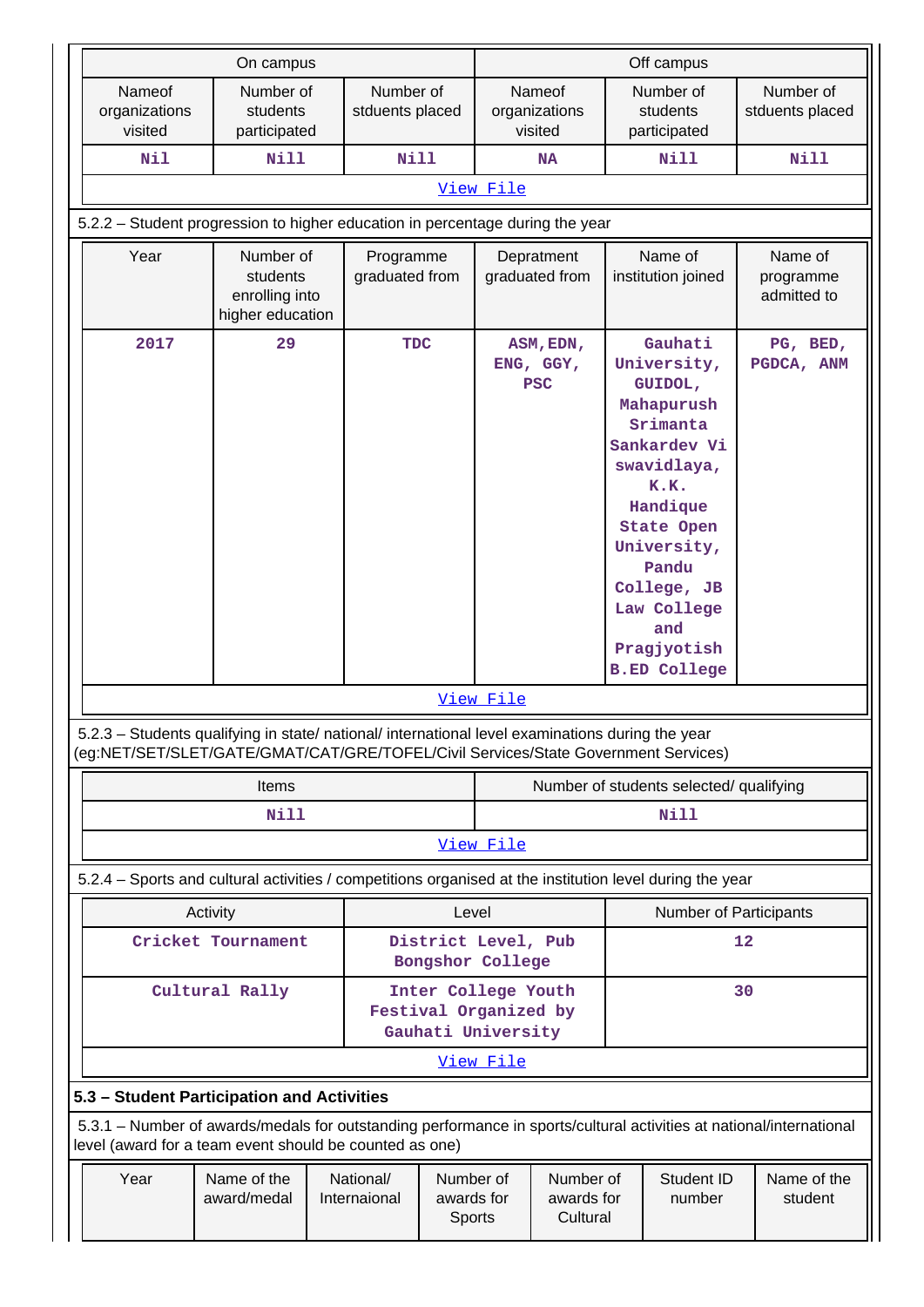| <b>NA</b><br><b>NIL</b><br>View File<br>the institution (maximum 500 words)<br>Students of the College take an active part in the implementation of various<br>academic programs and cultural events. As members of democratic societies, they<br>take interest in college elections, in the organizing of various cultural and<br>social events like Saraswati Puja, Muharram, Id ul Fitr, College Week, the<br>College Foundation Day etc for the purpose of cultural harmony. For example the<br>students of the institution organized the College Foundation Day on the 9th of<br>August, 2016. The College Week was similarly held on and young learners<br>participated in song and dance programs and other cultural activities of<br>importance.<br>5.4 - Alumni Engagement<br>5.4.1 - Whether the institution has registered Alumni Association?<br><b>No</b><br>5.4.2 - No. of enrolled Alumni:<br>$\mathbf 0$<br>5.4.3 - Alumni contribution during the year (in Rupees):<br>$\Omega$<br>5.4.4 - Meetings/activities organized by Alumni Association:<br>$\Omega$ |                                                                                                                    |     |      |      |      |  |  |  |  |  |  |
|------------------------------------------------------------------------------------------------------------------------------------------------------------------------------------------------------------------------------------------------------------------------------------------------------------------------------------------------------------------------------------------------------------------------------------------------------------------------------------------------------------------------------------------------------------------------------------------------------------------------------------------------------------------------------------------------------------------------------------------------------------------------------------------------------------------------------------------------------------------------------------------------------------------------------------------------------------------------------------------------------------------------------------------------------------------------------|--------------------------------------------------------------------------------------------------------------------|-----|------|------|------|--|--|--|--|--|--|
|                                                                                                                                                                                                                                                                                                                                                                                                                                                                                                                                                                                                                                                                                                                                                                                                                                                                                                                                                                                                                                                                              | Nill                                                                                                               | Nil | Nill | Nill | Nill |  |  |  |  |  |  |
|                                                                                                                                                                                                                                                                                                                                                                                                                                                                                                                                                                                                                                                                                                                                                                                                                                                                                                                                                                                                                                                                              |                                                                                                                    |     |      |      |      |  |  |  |  |  |  |
|                                                                                                                                                                                                                                                                                                                                                                                                                                                                                                                                                                                                                                                                                                                                                                                                                                                                                                                                                                                                                                                                              | 5.3.2 - Activity of Student Council & representation of students on academic & administrative bodies/committees of |     |      |      |      |  |  |  |  |  |  |
|                                                                                                                                                                                                                                                                                                                                                                                                                                                                                                                                                                                                                                                                                                                                                                                                                                                                                                                                                                                                                                                                              |                                                                                                                    |     |      |      |      |  |  |  |  |  |  |
|                                                                                                                                                                                                                                                                                                                                                                                                                                                                                                                                                                                                                                                                                                                                                                                                                                                                                                                                                                                                                                                                              |                                                                                                                    |     |      |      |      |  |  |  |  |  |  |
|                                                                                                                                                                                                                                                                                                                                                                                                                                                                                                                                                                                                                                                                                                                                                                                                                                                                                                                                                                                                                                                                              |                                                                                                                    |     |      |      |      |  |  |  |  |  |  |
|                                                                                                                                                                                                                                                                                                                                                                                                                                                                                                                                                                                                                                                                                                                                                                                                                                                                                                                                                                                                                                                                              |                                                                                                                    |     |      |      |      |  |  |  |  |  |  |
|                                                                                                                                                                                                                                                                                                                                                                                                                                                                                                                                                                                                                                                                                                                                                                                                                                                                                                                                                                                                                                                                              |                                                                                                                    |     |      |      |      |  |  |  |  |  |  |
|                                                                                                                                                                                                                                                                                                                                                                                                                                                                                                                                                                                                                                                                                                                                                                                                                                                                                                                                                                                                                                                                              |                                                                                                                    |     |      |      |      |  |  |  |  |  |  |
|                                                                                                                                                                                                                                                                                                                                                                                                                                                                                                                                                                                                                                                                                                                                                                                                                                                                                                                                                                                                                                                                              |                                                                                                                    |     |      |      |      |  |  |  |  |  |  |
|                                                                                                                                                                                                                                                                                                                                                                                                                                                                                                                                                                                                                                                                                                                                                                                                                                                                                                                                                                                                                                                                              |                                                                                                                    |     |      |      |      |  |  |  |  |  |  |
|                                                                                                                                                                                                                                                                                                                                                                                                                                                                                                                                                                                                                                                                                                                                                                                                                                                                                                                                                                                                                                                                              |                                                                                                                    |     |      |      |      |  |  |  |  |  |  |
|                                                                                                                                                                                                                                                                                                                                                                                                                                                                                                                                                                                                                                                                                                                                                                                                                                                                                                                                                                                                                                                                              |                                                                                                                    |     |      |      |      |  |  |  |  |  |  |
|                                                                                                                                                                                                                                                                                                                                                                                                                                                                                                                                                                                                                                                                                                                                                                                                                                                                                                                                                                                                                                                                              |                                                                                                                    |     |      |      |      |  |  |  |  |  |  |
| <b>CRITERION VI - GOVERNANCE, LEADERSHIP AND MANAGEMENT</b>                                                                                                                                                                                                                                                                                                                                                                                                                                                                                                                                                                                                                                                                                                                                                                                                                                                                                                                                                                                                                  |                                                                                                                    |     |      |      |      |  |  |  |  |  |  |

**6.1 – Institutional Vision and Leadership**

 6.1.1 – Mention two practices of decentralization and participative management during the last year (maximum 500 words)

 **The College Management follows a decentralized policy of administration. The College Management follows a decentralized policy of administration. 1. Strategic level, the Governing Body of the College is the highest decision making authority and comprises of the affiliating university (Gauhati University) nominees, teacher representatives, members of non-teaching staff, donor Members and Guardian Members. Various issues pertaining to the institution are discussed by the faculties and staff of the institution through regular meetings of the Damdama College Teacher's Unit. The same is discussed with the IQAC of the College and a consensual list of resolutions is forwarded to the Governing Body for discussion and policy framework. The Governing Body of the College guides the Principal in making necessary 2. Functional level. The Principal/Secretary is the member Secretary of the Governing Body. He is also the Chairperson of the IQAC. The Principal in consultation in consultation with the Staff Members designates various committees/Cells for the planning and implementation of various academic and administrative related policies. The Academic, administrative policies and framed with discussions with the Governing Body of the College, the IQAC and the Teacher's Unit. 3. Operational Level. The Principal/Secretary is the Chairperson of all committees designated to organize various events at the College level. The HODs are responsible for the day to day functioning of the departments and communicate with the Principal on the academic and administrative works undertaken by the**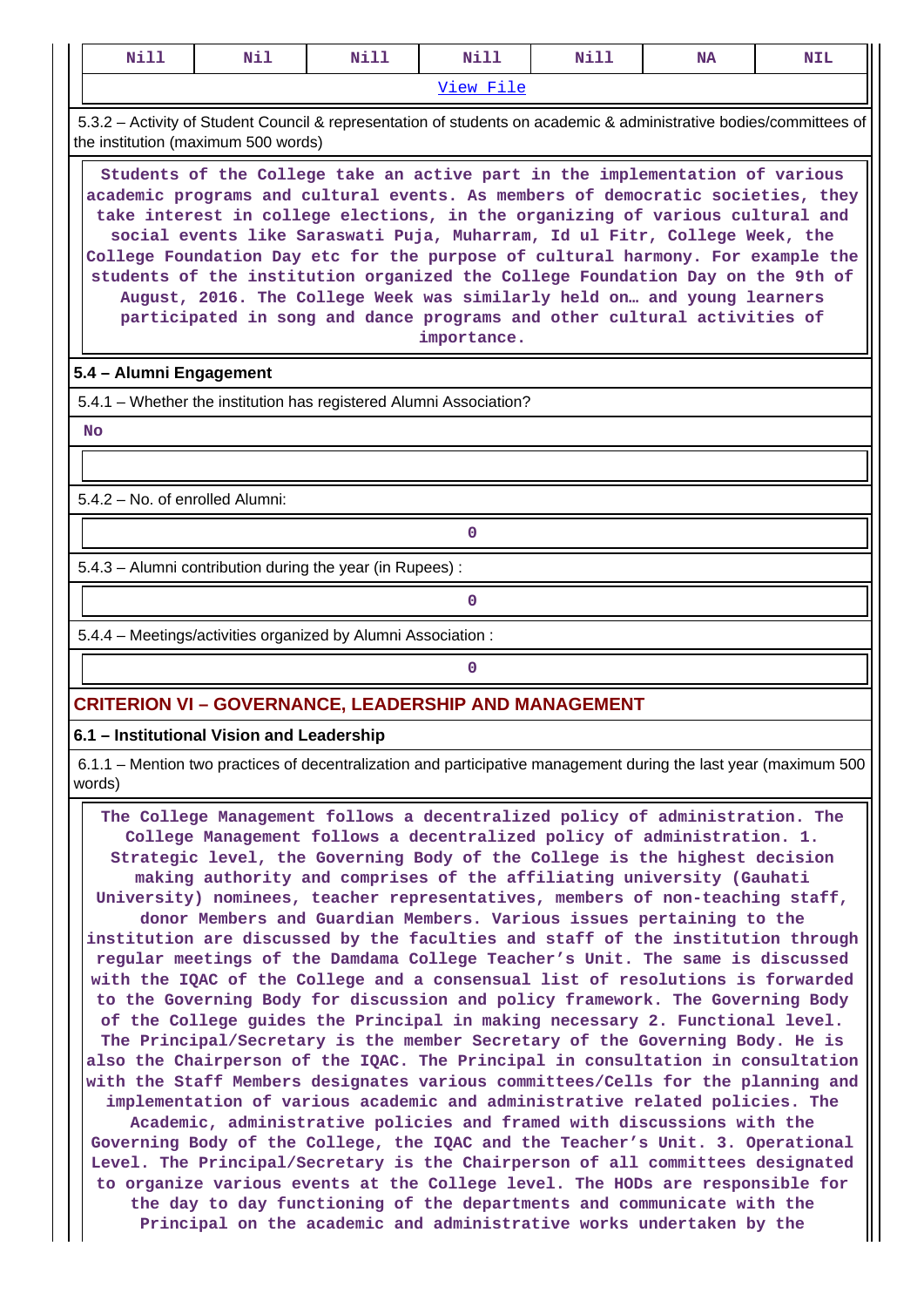**departments. The faculty members are members of various committees/cells. The members of various committees work in tandem to ensure that various policy frameworks are executed and monitored at an operational level. The Student's Union (DCSU) is involved in various student centric activities. They discuss various matters relating the organizing of events and functions with various committee members and also with the Principal/Secretary of the College. Faculties are designated with coordinating various activities of the College like organizing 'freshman's Social,' College beautification drives, cultural fests, departmental wall magazines etc. Teachers, non-teaching staff and students take an active role in such events. The opinions of each of the stake holders are considered while implementing various decisions relating to the day to day activities at the institution.**

6.1.2 – Does the institution have a Management Information System (MIS)?

*Yes* 

### **6.2 – Strategy Development and Deployment**

6.2.1 – Quality improvement strategies adopted by the institution for each of the following (with in 100 words each):

| <b>Strategy Type</b>                                          | Details                                                                                                                                                                                                                                                                                                                                                                                                                                                                                                                                                                          |
|---------------------------------------------------------------|----------------------------------------------------------------------------------------------------------------------------------------------------------------------------------------------------------------------------------------------------------------------------------------------------------------------------------------------------------------------------------------------------------------------------------------------------------------------------------------------------------------------------------------------------------------------------------|
| Library, ICT and Physical<br>Infrastructure / Instrumentation | The management of the college, in<br>consultation with teachers of various<br>departments take cognizance of the<br>various academic and library related<br>matters on a periodic basis. Books,<br>journals and periodicals are purchased<br>in pursuance with various need based<br>requirements. Most of the funds for the<br>same are gathered from students<br>admission fees. Funds from other<br>sources are non-existent. Yet, the<br>faculties manage, even sometimes on<br>their own to purchase books and help<br>students who need books and academic<br>periodicals. |
| Curriculum Development                                        | The University of Gauhati designs the<br>curriculum templates for various<br>courses. However, the college has a<br>responsibility in implementing the<br>same. Also, faculties share the ideas<br>about their course at appropriate<br>forums like the ACTA for example.                                                                                                                                                                                                                                                                                                        |
| Research and Development                                      | The College does not have a research<br>and development cell. Nonetheless,<br>faculties are encouraged to develop<br>research ideas. The College magazine is<br>a platform where faculties and students<br>engage with ideas of importance and<br>publish the same. Faculties are also<br>encouraged to participate in various<br>FDP Programs organized by Human<br>Resources Development Centers of<br>various universities                                                                                                                                                    |
| Examination and Evaluation                                    | Examinations were conducted as per<br>Affiliating University (G.U) and K.K.<br>Handique State Open University rules                                                                                                                                                                                                                                                                                                                                                                                                                                                              |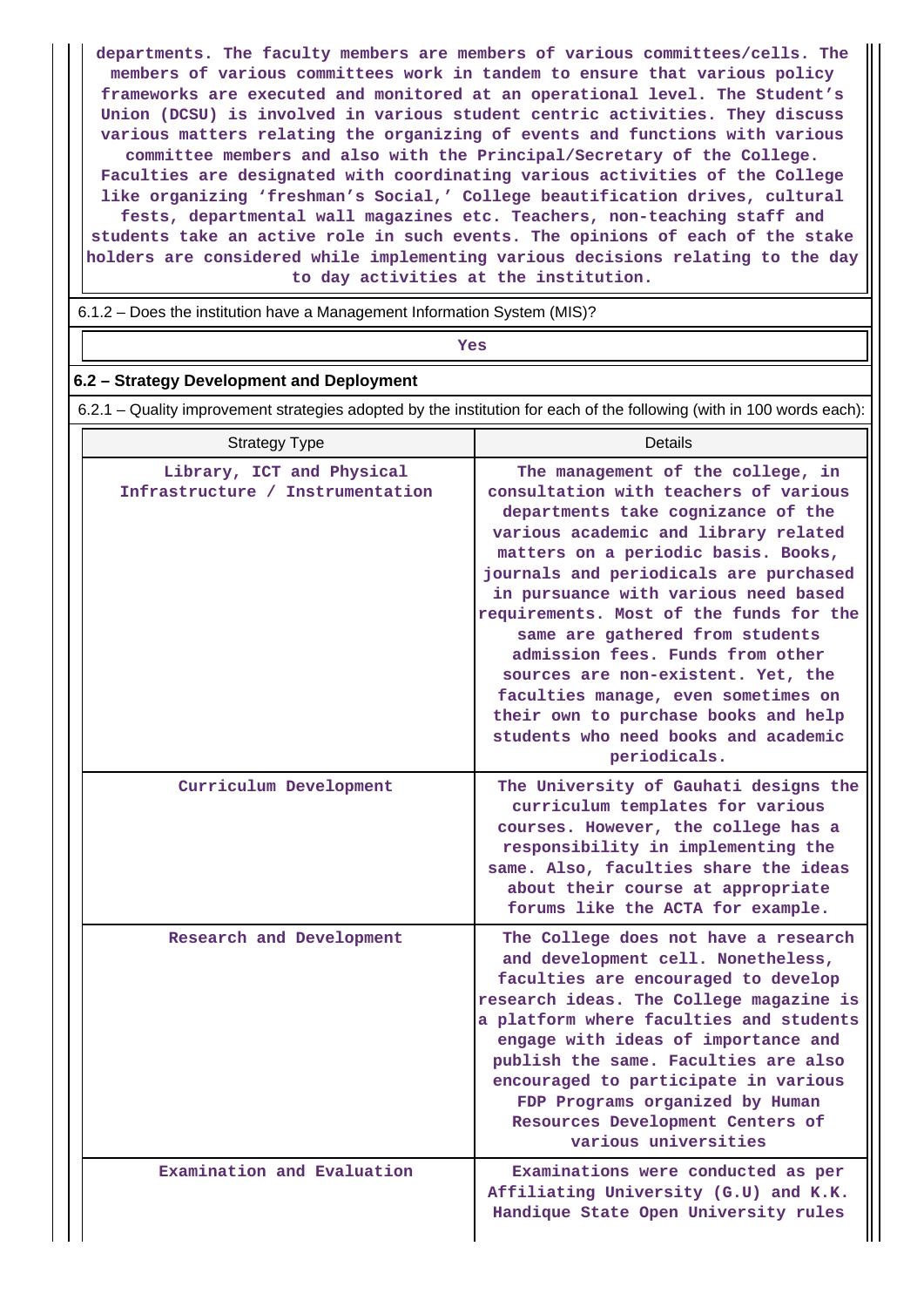|                           | and guidelines for the<br>concernedexaminations. As per the<br>affiliating University (G.U) rules,<br>Examination Committee was constituted<br>with due representation of the<br>stakeholders. The Principal /Secy. of<br>the College was the Officer-in-Charge<br>of (0.C.) who, as per recommendations<br>of the Examination Committee, appointed<br>A. O.Cs to smoothly conduct various<br>examinations of the University.<br>Information regarding supervision<br>duties, etc. was intimated timely to<br>all the staff members of the College.<br>Internal examinations were also<br>conducted as per affiliating University<br>rules. The college provided sitting<br>arrangements for the examinees. Results<br>werepublished online by the affiliating<br>university. Expenditures incurred<br>against examinations were audited. .<br>Semester examinations were conducted by<br>the affiliating university. The College<br>also conducted internal examination for<br>its students as per the guidance of the<br>affiliating university. |
|---------------------------|----------------------------------------------------------------------------------------------------------------------------------------------------------------------------------------------------------------------------------------------------------------------------------------------------------------------------------------------------------------------------------------------------------------------------------------------------------------------------------------------------------------------------------------------------------------------------------------------------------------------------------------------------------------------------------------------------------------------------------------------------------------------------------------------------------------------------------------------------------------------------------------------------------------------------------------------------------------------------------------------------------------------------------------------------|
| Human Resource Management | To improve the human resources at the<br>institutional level, the college has a<br>multilayered approach. Students are<br>encouraged to take parts in debate,<br>extempore speech and quiz competitions.<br>They are also involved in various<br>cultural programs in the college to<br>ensure intrapersonal skills among<br>themselves. Faculties are encouraged to<br>take part in seminars/conferences<br>organized by other institutions and<br>come up with publications and other<br>documents. The college has a policy of<br>organizing various programs on issues<br>of national and regional interest like<br>Yoga Day, Gender Sensitization<br>Programs, and Cleanliness drives.<br>Woman's health issues and the like are<br>discussed. Faculties, students and non-<br>teaching staff participate in such<br>programs to ensure that ideas percolate<br>to the all the stake holders of the<br>institution and the local communities<br>benefit as well.                                                                              |
| Admission of Students     | As per the government of Assam and<br>affiliating University norms, the IQAC<br>of the college coordinates with the<br>Admissions Committee and the Academic<br>Committee to admit students in the<br>institution. During 2016-2017, an<br>admission was done through the offline                                                                                                                                                                                                                                                                                                                                                                                                                                                                                                                                                                                                                                                                                                                                                                  |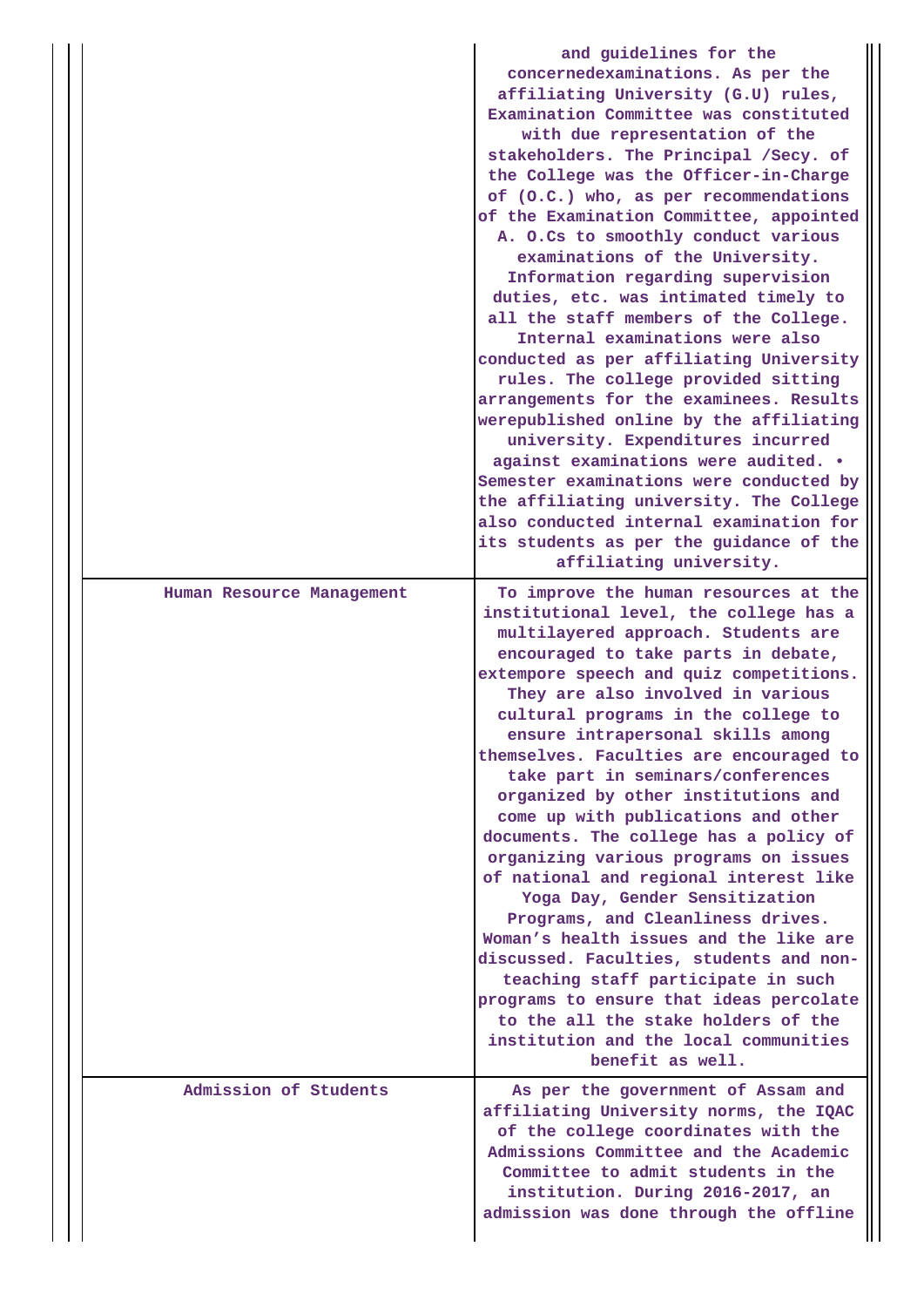| mode.                                                                                                                                                                                      |                        |                                                                                             |                                                                                                   |                                                                                                                                                                                                                                                                                                              |                                                              |                                                                             |                                                  |      |                                                      |                   |  |
|--------------------------------------------------------------------------------------------------------------------------------------------------------------------------------------------|------------------------|---------------------------------------------------------------------------------------------|---------------------------------------------------------------------------------------------------|--------------------------------------------------------------------------------------------------------------------------------------------------------------------------------------------------------------------------------------------------------------------------------------------------------------|--------------------------------------------------------------|-----------------------------------------------------------------------------|--------------------------------------------------|------|------------------------------------------------------|-------------------|--|
| 6.2.2 – Implementation of e-governance in areas of operations:                                                                                                                             |                        |                                                                                             |                                                                                                   |                                                                                                                                                                                                                                                                                                              |                                                              |                                                                             |                                                  |      |                                                      |                   |  |
|                                                                                                                                                                                            |                        | E-governace area                                                                            |                                                                                                   |                                                                                                                                                                                                                                                                                                              | Details                                                      |                                                                             |                                                  |      |                                                      |                   |  |
|                                                                                                                                                                                            |                        | Administration                                                                              |                                                                                                   |                                                                                                                                                                                                                                                                                                              | been partially digitized.                                    |                                                                             |                                                  |      | The administration of the College has                |                   |  |
|                                                                                                                                                                                            |                        |                                                                                             | Finance and Accounts                                                                              |                                                                                                                                                                                                                                                                                                              |                                                              | No data. No finance software.                                               |                                                  |      |                                                      |                   |  |
|                                                                                                                                                                                            |                        |                                                                                             | Student Admission and Support                                                                     |                                                                                                                                                                                                                                                                                                              |                                                              | Admission is done offline.                                                  |                                                  |      |                                                      |                   |  |
|                                                                                                                                                                                            |                        | Examination                                                                                 |                                                                                                   | The Affiliating University (GU)<br>provides guidelines for conducting both<br>internal and university related<br>examinations. Examination Committee at<br>College level duly constituted by the<br>College authority takes care of the<br>internal evaluations. All examination<br>process is done manually |                                                              |                                                                             |                                                  |      |                                                      |                   |  |
| 6.3 - Faculty Empowerment Strategies                                                                                                                                                       |                        |                                                                                             |                                                                                                   |                                                                                                                                                                                                                                                                                                              |                                                              |                                                                             |                                                  |      |                                                      |                   |  |
| 6.3.1 – Teachers provided with financial support to attend conferences / workshops and towards membership fee<br>of professional bodies during the year                                    |                        |                                                                                             |                                                                                                   |                                                                                                                                                                                                                                                                                                              |                                                              |                                                                             |                                                  |      |                                                      |                   |  |
| Year                                                                                                                                                                                       |                        |                                                                                             | Name of Teacher                                                                                   | Name of conference/                                                                                                                                                                                                                                                                                          | workshop attended<br>for which financial<br>support provided | Name of the<br>professional body for<br>which membership<br>fee is provided |                                                  |      |                                                      | Amount of support |  |
| <b>Nill</b>                                                                                                                                                                                | <b>NA</b><br><b>NA</b> |                                                                                             |                                                                                                   |                                                                                                                                                                                                                                                                                                              | <b>NA</b>                                                    | Nill                                                                        |                                                  |      |                                                      |                   |  |
|                                                                                                                                                                                            |                        |                                                                                             |                                                                                                   |                                                                                                                                                                                                                                                                                                              | View File                                                    |                                                                             |                                                  |      |                                                      |                   |  |
| 6.3.2 - Number of professional development / administrative training programmes organized by the College for<br>teaching and non teaching staff during the year                            |                        |                                                                                             |                                                                                                   |                                                                                                                                                                                                                                                                                                              |                                                              |                                                                             |                                                  |      |                                                      |                   |  |
| Year                                                                                                                                                                                       |                        | Title of the<br>professional<br>development<br>programme<br>organised for<br>teaching staff | Title of the<br>administrative<br>training<br>programme<br>organised for<br>non-teaching<br>staff |                                                                                                                                                                                                                                                                                                              | From date<br>To Date                                         |                                                                             | Number of<br>participants<br>(Teaching<br>staff) |      | Number of<br>participants<br>(non-teaching<br>staff) |                   |  |
| <b>Nill</b>                                                                                                                                                                                |                        | <b>NA</b>                                                                                   | <b>NA</b>                                                                                         |                                                                                                                                                                                                                                                                                                              | <b>Nill</b>                                                  | <b>Nill</b>                                                                 |                                                  | Nill |                                                      | Nill              |  |
|                                                                                                                                                                                            |                        |                                                                                             |                                                                                                   | No file uploaded.                                                                                                                                                                                                                                                                                            |                                                              |                                                                             |                                                  |      |                                                      |                   |  |
| 6.3.3 - No. of teachers attending professional development programmes, viz., Orientation Programme, Refresher<br>Course, Short Term Course, Faculty Development Programmes during the year |                        |                                                                                             |                                                                                                   |                                                                                                                                                                                                                                                                                                              |                                                              |                                                                             |                                                  |      |                                                      |                   |  |
| Number of teachers<br>Title of the<br>professional<br>who attended<br>development<br>programme                                                                                             |                        |                                                                                             | From Date                                                                                         |                                                                                                                                                                                                                                                                                                              | To date                                                      |                                                                             | Duration                                         |      |                                                      |                   |  |
| 1<br>Orientation<br>Program                                                                                                                                                                |                        |                                                                                             |                                                                                                   | 23/02/2017                                                                                                                                                                                                                                                                                                   |                                                              | 30<br>22/03/2017                                                            |                                                  |      |                                                      |                   |  |
| Workshop on<br>Fund<br>Mobilization<br>and Training<br>Program by MSME                                                                                                                     |                        |                                                                                             | 1                                                                                                 |                                                                                                                                                                                                                                                                                                              | 21/06/2017                                                   |                                                                             | 21/06/2017                                       |      |                                                      | 01                |  |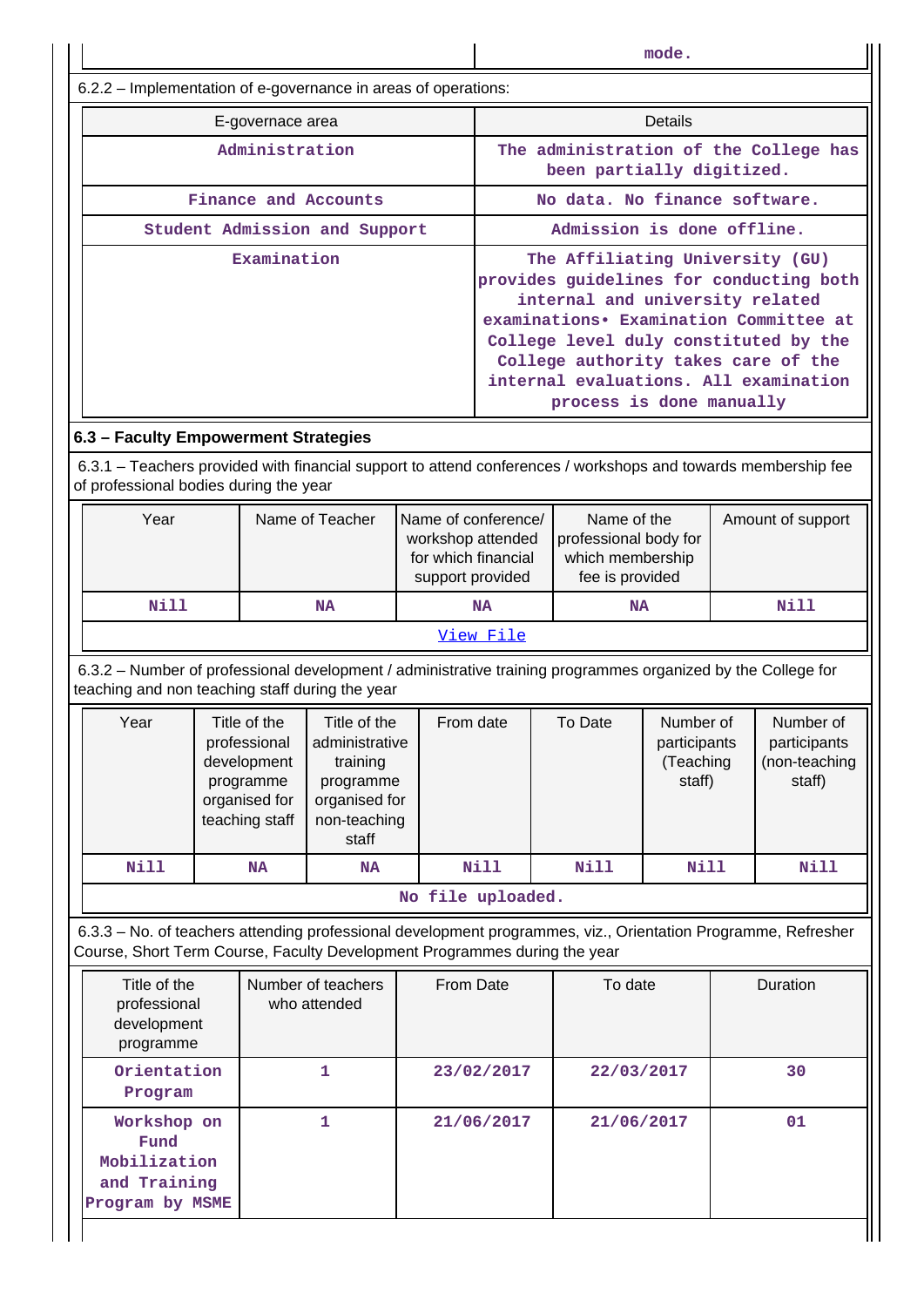| View File                                                                                                                                                                                                                                                                                                                                                                                                                                                                                                                                                                                                                                                                                                                                                                                                                                                                                                                                               |  |                                                                                                                                                                                                                                                                                                              |                     |              |                                                                                                                                                                                                                                                                                                                                                                 |  |  |  |  |  |
|---------------------------------------------------------------------------------------------------------------------------------------------------------------------------------------------------------------------------------------------------------------------------------------------------------------------------------------------------------------------------------------------------------------------------------------------------------------------------------------------------------------------------------------------------------------------------------------------------------------------------------------------------------------------------------------------------------------------------------------------------------------------------------------------------------------------------------------------------------------------------------------------------------------------------------------------------------|--|--------------------------------------------------------------------------------------------------------------------------------------------------------------------------------------------------------------------------------------------------------------------------------------------------------------|---------------------|--------------|-----------------------------------------------------------------------------------------------------------------------------------------------------------------------------------------------------------------------------------------------------------------------------------------------------------------------------------------------------------------|--|--|--|--|--|
| 6.3.4 - Faculty and Staff recruitment (no. for permanent recruitment):                                                                                                                                                                                                                                                                                                                                                                                                                                                                                                                                                                                                                                                                                                                                                                                                                                                                                  |  |                                                                                                                                                                                                                                                                                                              |                     |              |                                                                                                                                                                                                                                                                                                                                                                 |  |  |  |  |  |
| Teaching                                                                                                                                                                                                                                                                                                                                                                                                                                                                                                                                                                                                                                                                                                                                                                                                                                                                                                                                                |  |                                                                                                                                                                                                                                                                                                              |                     | Non-teaching |                                                                                                                                                                                                                                                                                                                                                                 |  |  |  |  |  |
| Permanent                                                                                                                                                                                                                                                                                                                                                                                                                                                                                                                                                                                                                                                                                                                                                                                                                                                                                                                                               |  | <b>Full Time</b>                                                                                                                                                                                                                                                                                             | Permanent           |              | <b>Full Time</b>                                                                                                                                                                                                                                                                                                                                                |  |  |  |  |  |
| Nill                                                                                                                                                                                                                                                                                                                                                                                                                                                                                                                                                                                                                                                                                                                                                                                                                                                                                                                                                    |  | Nill                                                                                                                                                                                                                                                                                                         | Nill                |              | Nill                                                                                                                                                                                                                                                                                                                                                            |  |  |  |  |  |
| $6.3.5$ – Welfare schemes for                                                                                                                                                                                                                                                                                                                                                                                                                                                                                                                                                                                                                                                                                                                                                                                                                                                                                                                           |  |                                                                                                                                                                                                                                                                                                              |                     |              |                                                                                                                                                                                                                                                                                                                                                                 |  |  |  |  |  |
| Teaching                                                                                                                                                                                                                                                                                                                                                                                                                                                                                                                                                                                                                                                                                                                                                                                                                                                                                                                                                |  | Non-teaching                                                                                                                                                                                                                                                                                                 |                     |              | <b>Students</b>                                                                                                                                                                                                                                                                                                                                                 |  |  |  |  |  |
| The College has various<br>welfare schemes for its<br>faculties. Female members<br>can avail of Maternity<br>Leave (ML) and Child Care<br>Leave(CCL). All members<br>are entitled to leave on<br>medical grounds. Duty<br>leave is allowed to<br>teaching staff to attend<br>various Faculty<br>Development Programs and<br>matters relating to<br>government duties. The<br>College has a first aid<br>center to provide<br>immediate medical relief<br>in distress. Teachers<br>have separate toilets and<br>bathrooms for male and<br>female members. The<br>College management has<br>provisions for<br>reimbursement of tea and<br>snacks bills to faculties<br>and staff engaged in<br>various NAAC Committees<br>and in the preparation of<br>AQAR reports.<br>NPS/Provident Fund is<br>allowed to faculties and<br>staff. Safe drinking<br>water. TA and DA to<br>faculties accompanying<br>students on field trips.<br>Library facilities etc. |  | Leave, Medical Leave and<br>Leave on Duty are<br>available to non teaching<br>staff. TA and DA are<br>allowed as and when staff<br>is engaged in various<br>official works.<br>NPS/Provident Fund as per<br>rules. Toilet and<br>washroom facilities. Safe<br>drinking water etc.<br>Library facilities etc. | Non teaching Casual |              | Free admission to BPL<br>(Below Poverty Line)<br>students. Poor students<br>can avail books from the<br>department book bank.<br>Scholarship to<br>SC/ST/Minority Students.<br>Toilet and washroom<br>facilities. Safe drinking<br>water etc. Library<br>facilities etc. Career<br>awareness programs.<br>Financial help to<br>students who are in<br>distress. |  |  |  |  |  |

#### **6.4 – Financial Management and Resource Mobilization**

6.4.1 – Institution conducts internal and external financial audits regularly (with in 100 words each)

 **The College has provisions for conducting internal and external financial audits at a regular basis. The College office maintains records of all financial transactions beginning with funds gathered out of students admission and government grants if any. The records are also periodically placed before the Governing Body of the College for examination and review. As and when necessary, external auditors are invited to perform audit of the institution.**

6.4.2 – Funds / Grants received from management, non-government bodies, individuals, philanthropies during the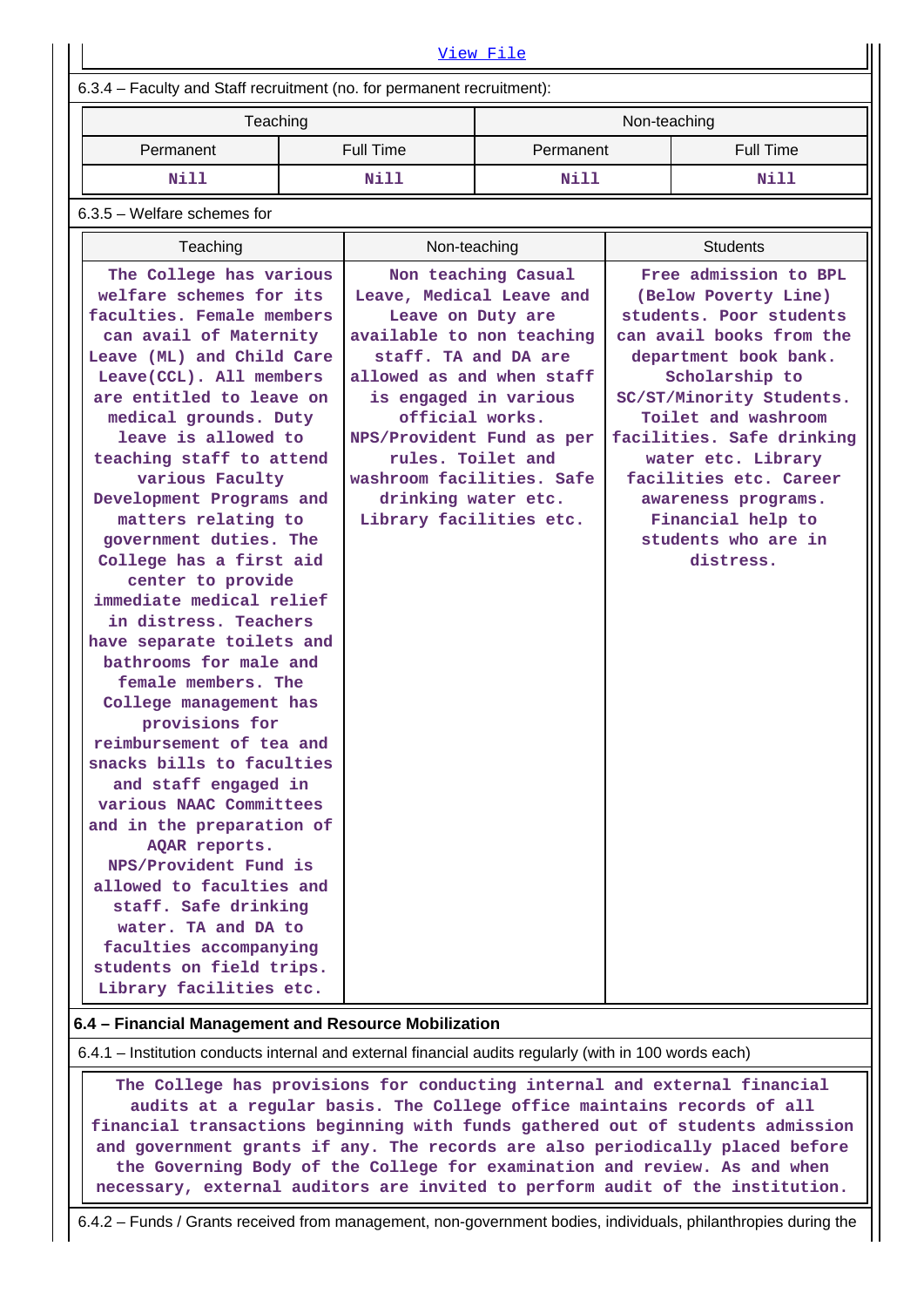| year(not covered in Criterion III)                                                    |                                                                     |                                                                                                                                                             |                               |             |                                                                                                                                                                                                                                                                                                                                     |  |  |  |  |  |  |
|---------------------------------------------------------------------------------------|---------------------------------------------------------------------|-------------------------------------------------------------------------------------------------------------------------------------------------------------|-------------------------------|-------------|-------------------------------------------------------------------------------------------------------------------------------------------------------------------------------------------------------------------------------------------------------------------------------------------------------------------------------------|--|--|--|--|--|--|
| Name of the non government<br>funding agencies /individuals                           |                                                                     |                                                                                                                                                             | Funds/ Grnats received in Rs. |             | Purpose                                                                                                                                                                                                                                                                                                                             |  |  |  |  |  |  |
|                                                                                       | Nil                                                                 |                                                                                                                                                             | $\mathbf 0$                   |             | <b>NA</b>                                                                                                                                                                                                                                                                                                                           |  |  |  |  |  |  |
| View File                                                                             |                                                                     |                                                                                                                                                             |                               |             |                                                                                                                                                                                                                                                                                                                                     |  |  |  |  |  |  |
|                                                                                       | 6.4.3 - Total corpus fund generated                                 |                                                                                                                                                             |                               |             |                                                                                                                                                                                                                                                                                                                                     |  |  |  |  |  |  |
| 0                                                                                     |                                                                     |                                                                                                                                                             |                               |             |                                                                                                                                                                                                                                                                                                                                     |  |  |  |  |  |  |
| 6.5 - Internal Quality Assurance System                                               |                                                                     |                                                                                                                                                             |                               |             |                                                                                                                                                                                                                                                                                                                                     |  |  |  |  |  |  |
| 6.5.1 – Whether Academic and Administrative Audit (AAA) has been done?                |                                                                     |                                                                                                                                                             |                               |             |                                                                                                                                                                                                                                                                                                                                     |  |  |  |  |  |  |
| <b>Audit Type</b>                                                                     |                                                                     | External                                                                                                                                                    |                               | Internal    |                                                                                                                                                                                                                                                                                                                                     |  |  |  |  |  |  |
|                                                                                       | Yes/No                                                              |                                                                                                                                                             | Agency                        | Yes/No      | Authority                                                                                                                                                                                                                                                                                                                           |  |  |  |  |  |  |
| Academic                                                                              | No                                                                  |                                                                                                                                                             | Nill                          | <b>Nill</b> | <b>Nill</b>                                                                                                                                                                                                                                                                                                                         |  |  |  |  |  |  |
| Administrative                                                                        | No                                                                  |                                                                                                                                                             | Nill                          | Nill        | Nill                                                                                                                                                                                                                                                                                                                                |  |  |  |  |  |  |
| 6.5.2 - Activities and support from the Parent - Teacher Association (at least three) |                                                                     |                                                                                                                                                             |                               |             |                                                                                                                                                                                                                                                                                                                                     |  |  |  |  |  |  |
|                                                                                       |                                                                     | and difficulties faced their wards in learning. Faculties take note of such<br>appropriate steps for redressal. Such issues also come up for discussions at | the DCTU forum                |             | time to time and also offer their suggestions regarding course and curriculum<br>suggestions and discusses the same with their fellow teaching members and take                                                                                                                                                                     |  |  |  |  |  |  |
| 6.5.3 – Development programmes for support staff (at least three)                     |                                                                     |                                                                                                                                                             |                               |             |                                                                                                                                                                                                                                                                                                                                     |  |  |  |  |  |  |
|                                                                                       |                                                                     | digitization of records and better maintaining of examination related data.<br>requirements of students and teachers.                                       |                               |             | Support staff are given periodic training for better student connectivity and<br>assistance. They are given trainings in the maintenance of all office records,<br>Preparation of bill of accounts and salary bills require regular trainings. The<br>College administration sees that the staff are trained adequately to meet the |  |  |  |  |  |  |
| 6.5.4 - Post Accreditation initiative(s) (mention at least three)                     |                                                                     |                                                                                                                                                             |                               |             |                                                                                                                                                                                                                                                                                                                                     |  |  |  |  |  |  |
|                                                                                       |                                                                     | nil                                                                                                                                                         |                               |             |                                                                                                                                                                                                                                                                                                                                     |  |  |  |  |  |  |
| 6.5.5 - Internal Quality Assurance System Details                                     |                                                                     |                                                                                                                                                             |                               |             |                                                                                                                                                                                                                                                                                                                                     |  |  |  |  |  |  |
|                                                                                       | a) Submission of Data for AISHE portal                              |                                                                                                                                                             |                               | Yes         |                                                                                                                                                                                                                                                                                                                                     |  |  |  |  |  |  |
|                                                                                       | b) Participation in NIRF                                            |                                                                                                                                                             |                               | <b>No</b>   |                                                                                                                                                                                                                                                                                                                                     |  |  |  |  |  |  |
|                                                                                       | c)ISO certification                                                 |                                                                                                                                                             | No                            |             |                                                                                                                                                                                                                                                                                                                                     |  |  |  |  |  |  |
| d)NBA or any other quality audit<br>No                                                |                                                                     |                                                                                                                                                             |                               |             |                                                                                                                                                                                                                                                                                                                                     |  |  |  |  |  |  |
| 6.5.6 – Number of Quality Initiatives undertaken during the year                      |                                                                     |                                                                                                                                                             |                               |             |                                                                                                                                                                                                                                                                                                                                     |  |  |  |  |  |  |
| Year                                                                                  | Name of quality<br>Date of<br>initiative by IQAC<br>conducting IQAC |                                                                                                                                                             | <b>Duration From</b>          | Duration To | Number of<br>participants                                                                                                                                                                                                                                                                                                           |  |  |  |  |  |  |
| 2016<br>Lecture on<br>Environment<br>Conservation<br>by<br>Padmashree<br>Mr. Jadav    |                                                                     | 06/07/2016                                                                                                                                                  | 06/07/2016                    | 06/07/2016  | 315                                                                                                                                                                                                                                                                                                                                 |  |  |  |  |  |  |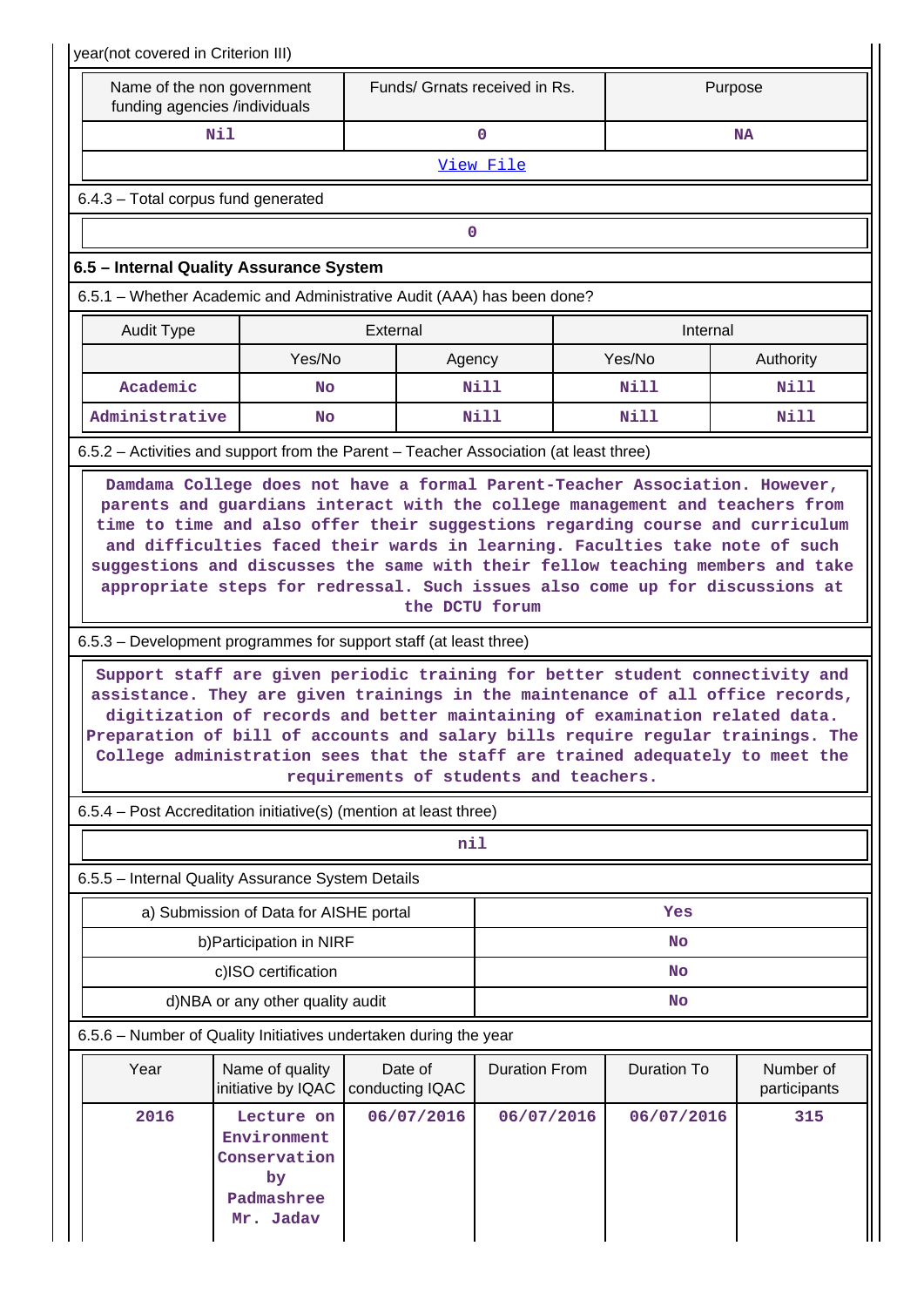|                                                                                                                                                                                                                                                                                                                                                                 |                                                                                                                                                                                                                                                                                                                                                                                                                                                                                                           | Payeng       |  |                |           |                                                                                                                                                |               |                                                                                                           |      |  |  |  |
|-----------------------------------------------------------------------------------------------------------------------------------------------------------------------------------------------------------------------------------------------------------------------------------------------------------------------------------------------------------------|-----------------------------------------------------------------------------------------------------------------------------------------------------------------------------------------------------------------------------------------------------------------------------------------------------------------------------------------------------------------------------------------------------------------------------------------------------------------------------------------------------------|--------------|--|----------------|-----------|------------------------------------------------------------------------------------------------------------------------------------------------|---------------|-----------------------------------------------------------------------------------------------------------|------|--|--|--|
|                                                                                                                                                                                                                                                                                                                                                                 |                                                                                                                                                                                                                                                                                                                                                                                                                                                                                                           |              |  |                | View File |                                                                                                                                                |               |                                                                                                           |      |  |  |  |
| <b>CRITERION VII - INSTITUTIONAL VALUES AND BEST PRACTICES</b>                                                                                                                                                                                                                                                                                                  |                                                                                                                                                                                                                                                                                                                                                                                                                                                                                                           |              |  |                |           |                                                                                                                                                |               |                                                                                                           |      |  |  |  |
| 7.1 - Institutional Values and Social Responsibilities                                                                                                                                                                                                                                                                                                          |                                                                                                                                                                                                                                                                                                                                                                                                                                                                                                           |              |  |                |           |                                                                                                                                                |               |                                                                                                           |      |  |  |  |
| 7.1.1 – Gender Equity (Number of gender equity promotion programmes organized by the institution during the<br>year)                                                                                                                                                                                                                                            |                                                                                                                                                                                                                                                                                                                                                                                                                                                                                                           |              |  |                |           |                                                                                                                                                |               |                                                                                                           |      |  |  |  |
|                                                                                                                                                                                                                                                                                                                                                                 | Period from<br>Period To<br>Title of the<br><b>Number of Participants</b><br>programme                                                                                                                                                                                                                                                                                                                                                                                                                    |              |  |                |           |                                                                                                                                                |               |                                                                                                           |      |  |  |  |
|                                                                                                                                                                                                                                                                                                                                                                 |                                                                                                                                                                                                                                                                                                                                                                                                                                                                                                           |              |  |                |           |                                                                                                                                                | Female        |                                                                                                           | Male |  |  |  |
|                                                                                                                                                                                                                                                                                                                                                                 | Nil<br><b>Nill</b><br><b>Nill</b><br><b>Nill</b><br>Nill                                                                                                                                                                                                                                                                                                                                                                                                                                                  |              |  |                |           |                                                                                                                                                |               |                                                                                                           |      |  |  |  |
| 7.1.2 - Environmental Consciousness and Sustainability/Alternate Energy initiatives such as:                                                                                                                                                                                                                                                                    |                                                                                                                                                                                                                                                                                                                                                                                                                                                                                                           |              |  |                |           |                                                                                                                                                |               |                                                                                                           |      |  |  |  |
|                                                                                                                                                                                                                                                                                                                                                                 |                                                                                                                                                                                                                                                                                                                                                                                                                                                                                                           |              |  |                |           |                                                                                                                                                |               | Percentage of power requirement of the University met by the renewable energy sources                     |      |  |  |  |
|                                                                                                                                                                                                                                                                                                                                                                 | Measures like installation of LED blubs etc and minimizing the use of paper is<br>encouraged by the institute. Also, the college ensures that tress is planted<br>regularly within the camps. Such drives are taken as part of event days like<br>Independence Day, Foundation Day of the College etc. Cleanliness drives are<br>also undertaken by faculty and staff. Students and local community members come<br>forwards towards making the surrounding areas plastic free by making people<br>aware. |              |  |                |           |                                                                                                                                                |               |                                                                                                           |      |  |  |  |
| 7.1.3 - Differently abled (Divyangjan) friendliness                                                                                                                                                                                                                                                                                                             |                                                                                                                                                                                                                                                                                                                                                                                                                                                                                                           |              |  |                |           |                                                                                                                                                |               |                                                                                                           |      |  |  |  |
|                                                                                                                                                                                                                                                                                                                                                                 | Item facilities                                                                                                                                                                                                                                                                                                                                                                                                                                                                                           |              |  | Yes/No         |           |                                                                                                                                                |               | Number of beneficiaries                                                                                   |      |  |  |  |
|                                                                                                                                                                                                                                                                                                                                                                 | Ramp/Rails                                                                                                                                                                                                                                                                                                                                                                                                                                                                                                |              |  |                | <b>No</b> |                                                                                                                                                |               | Nill                                                                                                      |      |  |  |  |
|                                                                                                                                                                                                                                                                                                                                                                 | Rest Rooms<br>Scribes for examination                                                                                                                                                                                                                                                                                                                                                                                                                                                                     |              |  |                | Yes       |                                                                                                                                                |               | 1<br><b>Nill</b>                                                                                          |      |  |  |  |
|                                                                                                                                                                                                                                                                                                                                                                 |                                                                                                                                                                                                                                                                                                                                                                                                                                                                                                           |              |  |                | Yes       |                                                                                                                                                |               |                                                                                                           |      |  |  |  |
| 7.1.4 – Inclusion and Situatedness<br>Year<br>Number of<br>Number of<br>Number of<br>Date<br>Duration<br>Name of<br><b>Issues</b><br>initiatives to<br>initiatives<br>initiative<br>addressed<br>address<br>taken to<br>students<br>locational<br>and staff<br>engage with<br>advantages<br>and<br>and disadva<br>contribute to<br>local<br>ntages<br>community |                                                                                                                                                                                                                                                                                                                                                                                                                                                                                                           |              |  |                |           |                                                                                                                                                | participating |                                                                                                           |      |  |  |  |
| Nill                                                                                                                                                                                                                                                                                                                                                            | $\mathbf{1}$                                                                                                                                                                                                                                                                                                                                                                                                                                                                                              | $\mathbf{1}$ |  | 06/07/2<br>016 | 1         | Lecture<br>on the<br>topic by<br>Padmashre<br>e Mr.<br>Jadav<br>Payeng En<br>vironment<br>and the<br>role of<br>student<br>in Conser<br>vation |               | Importa<br>nce of En<br>vironment<br>Conservat<br>ion and s<br>ignifican<br>ce of<br>tree plan<br>tation. | 315  |  |  |  |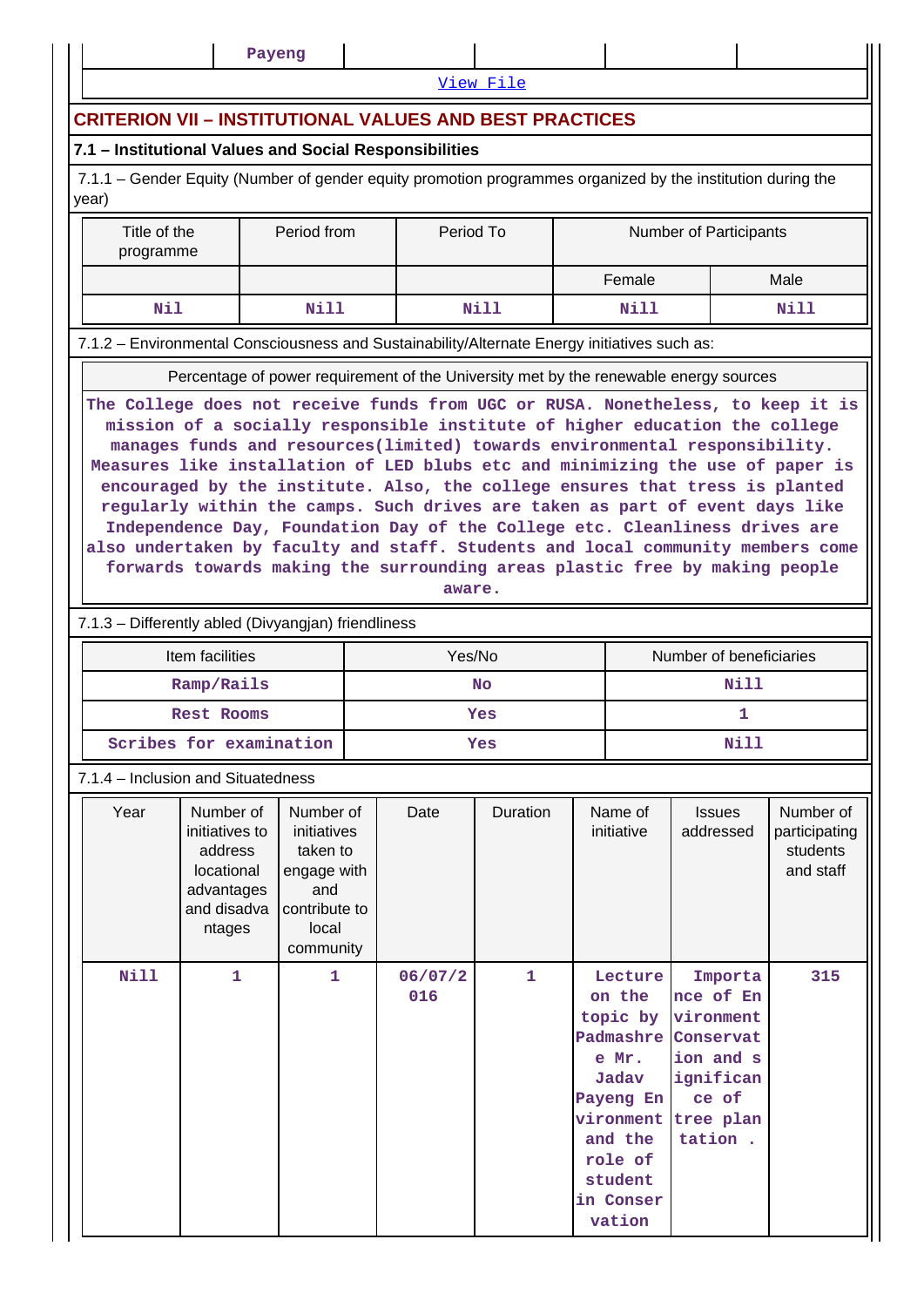| View File                                                                                                                                                                                                                                                                                                                                                                                                                                                                                                                                                                                                                                                                                                                                                                                                                                                                                                                                                                                                                                                                                                                                                                                                                                                                                                                                                                                                                                                                                                                                                                                                                                                                                                                                                                                                                                                                                                                                                                                                                                                                                                                                                                                                                                                                                                                                                                                                                                                                                                                                                                                                                                                                                                                                                                                           |  |                                                          |             |                          |                        |  |  |  |
|-----------------------------------------------------------------------------------------------------------------------------------------------------------------------------------------------------------------------------------------------------------------------------------------------------------------------------------------------------------------------------------------------------------------------------------------------------------------------------------------------------------------------------------------------------------------------------------------------------------------------------------------------------------------------------------------------------------------------------------------------------------------------------------------------------------------------------------------------------------------------------------------------------------------------------------------------------------------------------------------------------------------------------------------------------------------------------------------------------------------------------------------------------------------------------------------------------------------------------------------------------------------------------------------------------------------------------------------------------------------------------------------------------------------------------------------------------------------------------------------------------------------------------------------------------------------------------------------------------------------------------------------------------------------------------------------------------------------------------------------------------------------------------------------------------------------------------------------------------------------------------------------------------------------------------------------------------------------------------------------------------------------------------------------------------------------------------------------------------------------------------------------------------------------------------------------------------------------------------------------------------------------------------------------------------------------------------------------------------------------------------------------------------------------------------------------------------------------------------------------------------------------------------------------------------------------------------------------------------------------------------------------------------------------------------------------------------------------------------------------------------------------------------------------------------|--|----------------------------------------------------------|-------------|--------------------------|------------------------|--|--|--|
| 7.1.5 - Human Values and Professional Ethics Code of conduct (handbooks) for various stakeholders                                                                                                                                                                                                                                                                                                                                                                                                                                                                                                                                                                                                                                                                                                                                                                                                                                                                                                                                                                                                                                                                                                                                                                                                                                                                                                                                                                                                                                                                                                                                                                                                                                                                                                                                                                                                                                                                                                                                                                                                                                                                                                                                                                                                                                                                                                                                                                                                                                                                                                                                                                                                                                                                                                   |  |                                                          |             |                          |                        |  |  |  |
| Title                                                                                                                                                                                                                                                                                                                                                                                                                                                                                                                                                                                                                                                                                                                                                                                                                                                                                                                                                                                                                                                                                                                                                                                                                                                                                                                                                                                                                                                                                                                                                                                                                                                                                                                                                                                                                                                                                                                                                                                                                                                                                                                                                                                                                                                                                                                                                                                                                                                                                                                                                                                                                                                                                                                                                                                               |  | Date of publication                                      |             | Follow up(max 100 words) |                        |  |  |  |
| No data                                                                                                                                                                                                                                                                                                                                                                                                                                                                                                                                                                                                                                                                                                                                                                                                                                                                                                                                                                                                                                                                                                                                                                                                                                                                                                                                                                                                                                                                                                                                                                                                                                                                                                                                                                                                                                                                                                                                                                                                                                                                                                                                                                                                                                                                                                                                                                                                                                                                                                                                                                                                                                                                                                                                                                                             |  |                                                          | <b>Nill</b> |                          | Nil                    |  |  |  |
| 7.1.6 – Activities conducted for promotion of universal Values and Ethics                                                                                                                                                                                                                                                                                                                                                                                                                                                                                                                                                                                                                                                                                                                                                                                                                                                                                                                                                                                                                                                                                                                                                                                                                                                                                                                                                                                                                                                                                                                                                                                                                                                                                                                                                                                                                                                                                                                                                                                                                                                                                                                                                                                                                                                                                                                                                                                                                                                                                                                                                                                                                                                                                                                           |  |                                                          |             |                          |                        |  |  |  |
| Activity                                                                                                                                                                                                                                                                                                                                                                                                                                                                                                                                                                                                                                                                                                                                                                                                                                                                                                                                                                                                                                                                                                                                                                                                                                                                                                                                                                                                                                                                                                                                                                                                                                                                                                                                                                                                                                                                                                                                                                                                                                                                                                                                                                                                                                                                                                                                                                                                                                                                                                                                                                                                                                                                                                                                                                                            |  | <b>Duration From</b>                                     | Duration To |                          | Number of participants |  |  |  |
| Celebration of<br>Independence Day                                                                                                                                                                                                                                                                                                                                                                                                                                                                                                                                                                                                                                                                                                                                                                                                                                                                                                                                                                                                                                                                                                                                                                                                                                                                                                                                                                                                                                                                                                                                                                                                                                                                                                                                                                                                                                                                                                                                                                                                                                                                                                                                                                                                                                                                                                                                                                                                                                                                                                                                                                                                                                                                                                                                                                  |  | 15/08/2017                                               | 15/08/2017  |                          | 50                     |  |  |  |
|                                                                                                                                                                                                                                                                                                                                                                                                                                                                                                                                                                                                                                                                                                                                                                                                                                                                                                                                                                                                                                                                                                                                                                                                                                                                                                                                                                                                                                                                                                                                                                                                                                                                                                                                                                                                                                                                                                                                                                                                                                                                                                                                                                                                                                                                                                                                                                                                                                                                                                                                                                                                                                                                                                                                                                                                     |  |                                                          | View File   |                          |                        |  |  |  |
| 7.1.7 – Initiatives taken by the institution to make the campus eco-friendly (at least five)                                                                                                                                                                                                                                                                                                                                                                                                                                                                                                                                                                                                                                                                                                                                                                                                                                                                                                                                                                                                                                                                                                                                                                                                                                                                                                                                                                                                                                                                                                                                                                                                                                                                                                                                                                                                                                                                                                                                                                                                                                                                                                                                                                                                                                                                                                                                                                                                                                                                                                                                                                                                                                                                                                        |  |                                                          |             |                          |                        |  |  |  |
| 1. Trees planted periodically. 2. College beautification done regularly. 3.<br>Programs against plastic and tobacco use. 4. Provisions for dustbins. 5. Cups                                                                                                                                                                                                                                                                                                                                                                                                                                                                                                                                                                                                                                                                                                                                                                                                                                                                                                                                                                                                                                                                                                                                                                                                                                                                                                                                                                                                                                                                                                                                                                                                                                                                                                                                                                                                                                                                                                                                                                                                                                                                                                                                                                                                                                                                                                                                                                                                                                                                                                                                                                                                                                        |  | and plates for confectionary use made of bamboo and soil |             |                          |                        |  |  |  |
| 7.2 - Best Practices                                                                                                                                                                                                                                                                                                                                                                                                                                                                                                                                                                                                                                                                                                                                                                                                                                                                                                                                                                                                                                                                                                                                                                                                                                                                                                                                                                                                                                                                                                                                                                                                                                                                                                                                                                                                                                                                                                                                                                                                                                                                                                                                                                                                                                                                                                                                                                                                                                                                                                                                                                                                                                                                                                                                                                                |  |                                                          |             |                          |                        |  |  |  |
|                                                                                                                                                                                                                                                                                                                                                                                                                                                                                                                                                                                                                                                                                                                                                                                                                                                                                                                                                                                                                                                                                                                                                                                                                                                                                                                                                                                                                                                                                                                                                                                                                                                                                                                                                                                                                                                                                                                                                                                                                                                                                                                                                                                                                                                                                                                                                                                                                                                                                                                                                                                                                                                                                                                                                                                                     |  |                                                          |             |                          |                        |  |  |  |
| 7.2.1 – Describe at least two institutional best practices<br>Best Practices. A). FESTIVALS FOR SOCIAL HARMONY The college arranges various<br>religious and cultural festivals of different faiths so that the students of<br>the college value the very essence of social and cultural diversity. These<br>festivals help strengthen the bonds of communal harmony adding up to the idea<br>of a strong and unified nation. The college is surrounded by faith of<br>multifarious people and communities, with a majority of people belonging to the<br>Hindu community. Festivals like Swaraswati Puja, Holi alongside such programs<br>as Eid, Fateha Ud Dohaj Dam etc become a necessary bulwark to mainstream<br>sectarian politics that have contributed to heightened tensions between<br>communities. Goal Help students get a syncretic idea of India's rich cultural<br>and social traditions and share a memory of communal harmony and peace.<br>Underlying Principles Principle 1. Encourage student's participation in various<br>festivals of India. Principle 2. Use festivals to promote an idea of a<br>syncretic Indian nation. Principle 3. Allow students and communities respect<br>each other cultural forms and traditions. Principle 4. Use festivals to promote<br>local tourism. Principle 5. The continuation and preservation of cultural forms<br>are being hijacked through globalization and homogeneity. Festivals are<br>necessary to continue with the memory of variety in India's cultural past. The<br>Practice 1. Students of all communities and religious background actively<br>involve in celebrations. 2. Teachers guide them about the various aspects of<br>such festivals. 3. Various items relating to programs etc are purchased and<br>distributed by students and among students. 4. Student members share their<br>opinions on the programs. 5. Local community members are also duly invited and<br>take part in programs. 6. Most of such programs also involve experts in chosen<br>fields who share their idea of various festivals, their historical and social<br>evolution over time and how such festivals are connected to economy and polity<br>of India as a nation. 7. Speakers encourage students to think of ethnicity as a<br>form of cultural alterity to globalized mainstream politics. Limitations 1. The<br>College does not have sufficient funds to carry on most of the programs at a<br>larger level. 2. Non availability of gadgets like cameras and class room mean<br>that most of the festivals are organized in the open spaces. Unfortunately,<br>with only a small playground for itself, such programs suffer from adequate<br>stakeholder participation. Evidence of Success . 1. Local communities adhere to |  |                                                          |             |                          |                        |  |  |  |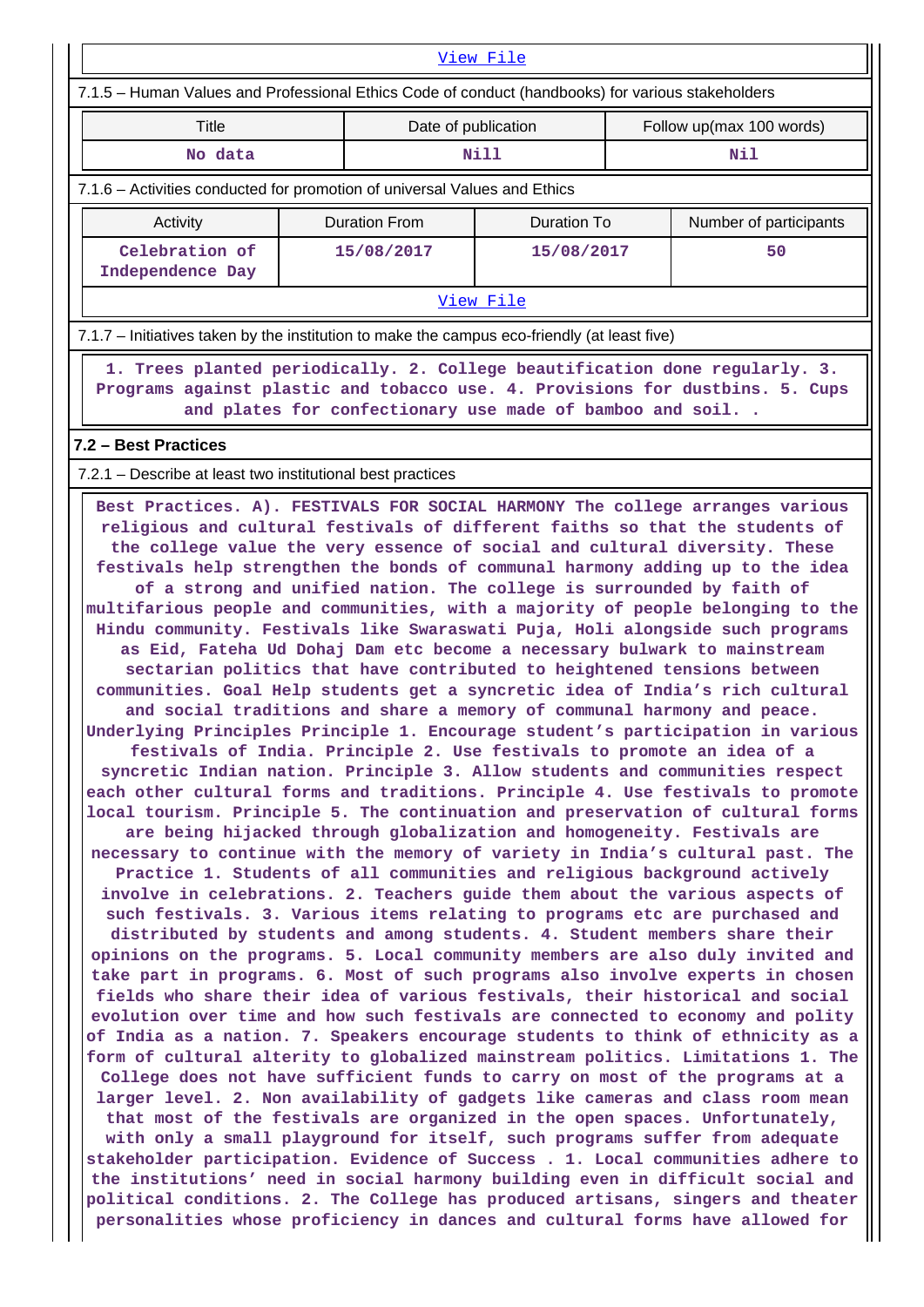**the preservation and continuation such cultural forms. The idea of Northeast India as continuous idea of the nation's idea of diversity. Conclusion Festivals are not just social and cultural patterns. They help in promoting an emotional continuity with a nation's past as also a memory of its historical evolution over time. But, its greatest value seems to be connecting the local with the national both in terms of history and politics. In recent history, their relevance are more connected to the economic fundamentals of a society. In this regard, most the festivals celebrated in the college have promoted a idea of immediate society that can respond to outside mainstream politics of globalization and homogenization. Unfortunately, with paucity of funds at a institutional level, these programs have to be celebrated at a small scale. . B) JAMUNA- GHIMIRE BOOK BANK Books are a window to the outside and the internal world of man and nature is of tremendous importance. Books connect man to himself and his surroundings-the economy of societies and its political practice. As marks of a nation's intellectual and social growth, the paucity and scarcity of books often add up to a polity of parochial nationality. Damdama College being a rural institution with most students coming from poor and backward classes, paucity of books add to the existing social divide between the have and have nots because books also mean skills and an instrument of accession to a region's untapped growth potential, its possibility of hedging harmonious social and economic advantages. Mr. Rajib Mahanta, Assistant Professor, Department of Economics took the initiative to open a book bank entitled 'JAMUNA GHIMIRE BOOK BANK' to offer books without any financial charge for one year (two Semesters) for students of the college. The book bank was funded by Rajib Mahanta and Rabin Ghimire. The beneficiaries were selected on Merit basis. They had to return the books in good shape after the one year period is over. Principle 1. Encourage students to read books. Principle 2. Use the book bank to provide books to poor and disadvantageous pupils. Principle 3. Help students bond with each other through a culture of reading. Principle 4. Use books to hedge a regions untapped potential for social and economic growth and link the local with the global. Principle 5. Books as marks of cultural identity can also address the idea of homogenous globalized politics. Limitations A. The College does not have sufficient funds to help all students at a simultaneous level. B. Most books selected for distribution and reading belonged to the personal collection of teachers. Evidence of Success . A. Students have benefited greatly in terms of improved academic performance. The Book Bank grew out a state wise awareness programs towards 'reading books.' B. The Book Bank not only helped the institution's academic environment but produced a culture of community sharing and intellectual probing. Conclusion The Book Bank has helped the institution immensely in helping students learn and grow and produce better academic output. However, with paucity of funds, the practice of the Bank has been limited to a great extent. Nonetheless, it has produced a culture of sharing, which has encouraged them identify areas of local practices and ethnic potential that may converge on the national scale and produce an altered cultural and identity perspective.**

 Upload details of two best practices successfully implemented by the institution as per NAAC format in your institution website, provide the link

[http://damdamacollege.edu.in/wp-content/uploads/2021/08/Best-](http://damdamacollege.edu.in/wp-content/uploads/2021/08/Best-Practices_16_17.pdf)Practices 16 17.pdf

#### **7.3 – Institutional Distinctiveness**

 7.3.1 – Provide the details of the performance of the institution in one area distinctive to its vision, priority and thrust in not more than 500 words

 **INSTITUTIONAL DISTINCTIVENESS INTRODUCTION Damdama College is a rural based institution, with majority of students coming from families having agriculture as their background. Naturally many of them are not financially well off and**